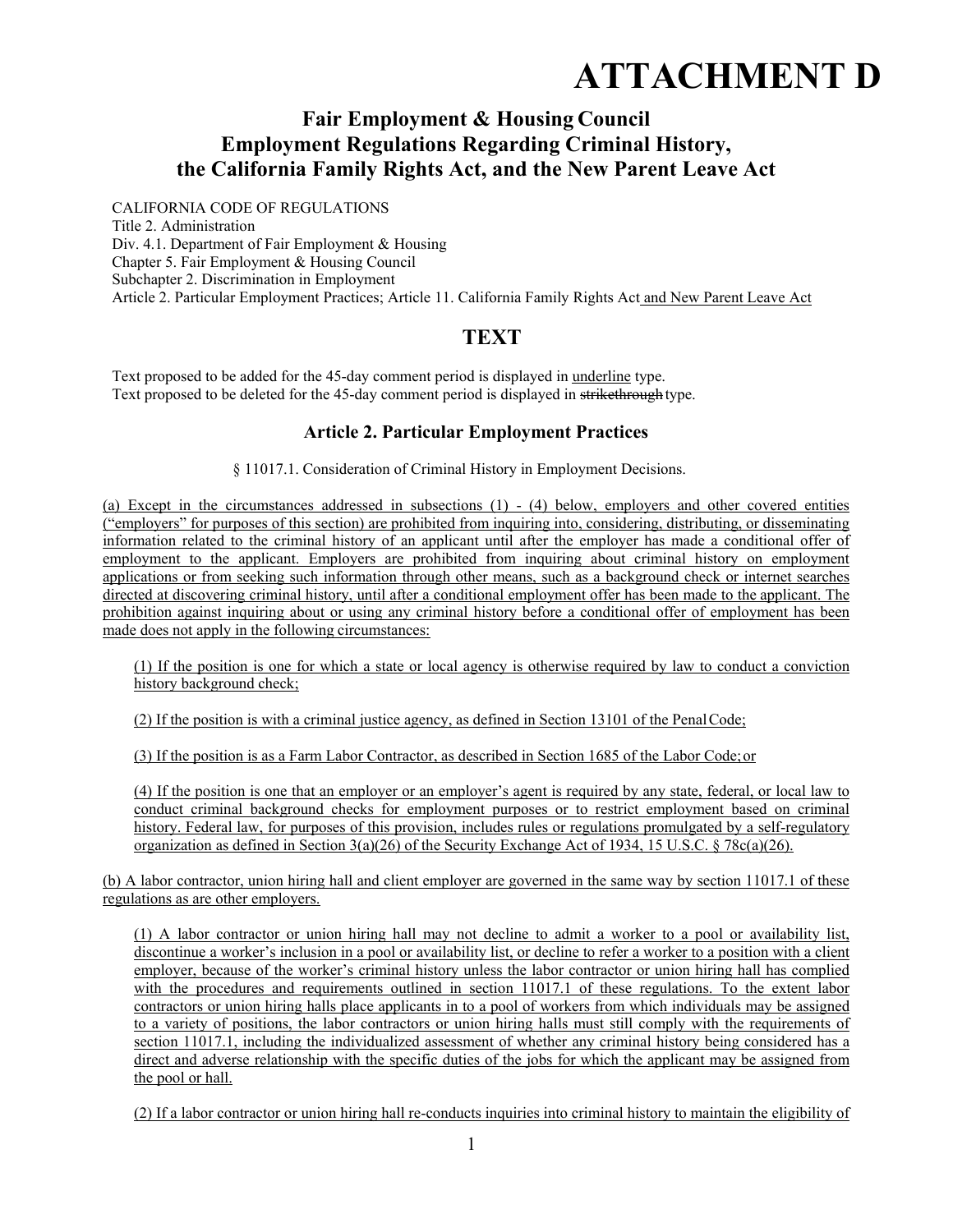workers admitted to a pool or availability list, then it must comply with the procedures and requirements outlined in section 11017.1 of these regulations. When re-conducting an inquiry, labor contractors or union hiring halls cannot satisfy the requirements of subsection (c) if they disqualify a worker from retention in a pool based on conviction history that was already considered and deemed not disqualifying for entry into the pool in the first place unless the decision is based on new material developments such as changes to job duties, legal requirements or experience or data regarding the particular convictions involved.

(3) A client employer may inquire into or consider the conviction history of a worker supplied by a labor contractor or union hiring hall only after extending a conditional offer of employment to the worker and when following the procedures described in subsections (a) through (c), unless exempted pursuant to subsection (a)(1) – (4). A client employer violates this section by instructing labor contractors or union hiring halls to refer only workers without conviction records, unless exempted by subsection  $(a)(1) - (4)$ .

(4) For purposes of section 11017.1 of these regulations only:

(A) "Employer" includes a labor contractor and a client employer.

(B) "Client employer" means a business entity, regardless of its form, that selects workers from a pool or availability list, or obtains or is provided workers to perform labor within its usual course of business from a labor contractor.

(C) "Labor contractor" means an individual or entity, either with or without a contract, which supplies a client employer with, or maintains a pool or availability list of, workers to perform labor within the client employer's usual course of business. This definition is not intended to include Farm Labor Contractors.

(D) "Hiring hall" means an agency or office operated by a union, by an employer and union, or by a state or local employment service, to provide and place employees for specific jobs.

(E) "Pool or availability list" means applicants or employees admitted in to entry in the hiring hall or other hiring pool utilized by one or more employers and/or provided by a labor contractor for use by prospective employers.

(c) Consideration of Criminal History after a Conditional Offer of Employment Has Been Made. Employers in California are prohibited from inquiring into, considering, distributing, or disseminating information regarding the following types of criminal history both after a conditional offer has been made and in any other subsequent employment decisions such as decisions regarding promotion, training, discipline, lay-off, and termination:

Introduction. Employers and other covered entities ("employers" for purposes of this section) in California are explicitly prohibited under other state laws from utilizing certain enumerated criminal records and information (hereinafter "criminal history") in hiring, promotion, training, discipline, lay-off, termination, and other employment decisions as outlined in subsection (b) below. Employers are prohibited under the Act from utilizing other forms of criminal history in employment decisions if doing so would have an adverse impact on individuals on a basis enumerated in the Act that the employer cannot prove is job-related and consistent with business necessity or if the employee or applicant has demonstrated a less discriminatory alternative means of achieving the specific business necessity as effectively.

(b)Criminal History Information Employers Are Prohibited from Seeking or Considering, Irrespective of Adverse Impact. Except if otherwise specifically permitted by law, employers are prohibited from considering the following types of criminal history, or seeking such history from the employee, applicant or a third party, when making employment decisions such as hiring, promotion, training, discipline, lay-off and termination:

(1) An arrest or detention that did not result in conviction (Labor Code section 432.7 (see limited exceptions in subsections (a)(1) for an arrest for which the employee or applicant is out on bail or on his or her own recognizance pending trial and  $(f)(1)$  for specified positions at health facilities); Government Code section 12952 (for hiring decisions));

(2) Referral to or participation in a pretrial or post-trial diversion program (Labor Code section 432.7 and Government Code section 12952Id.);

(3) A conviction that has been judicially dismissed or ordered sealed, expunged or statutorily eradicated pursuant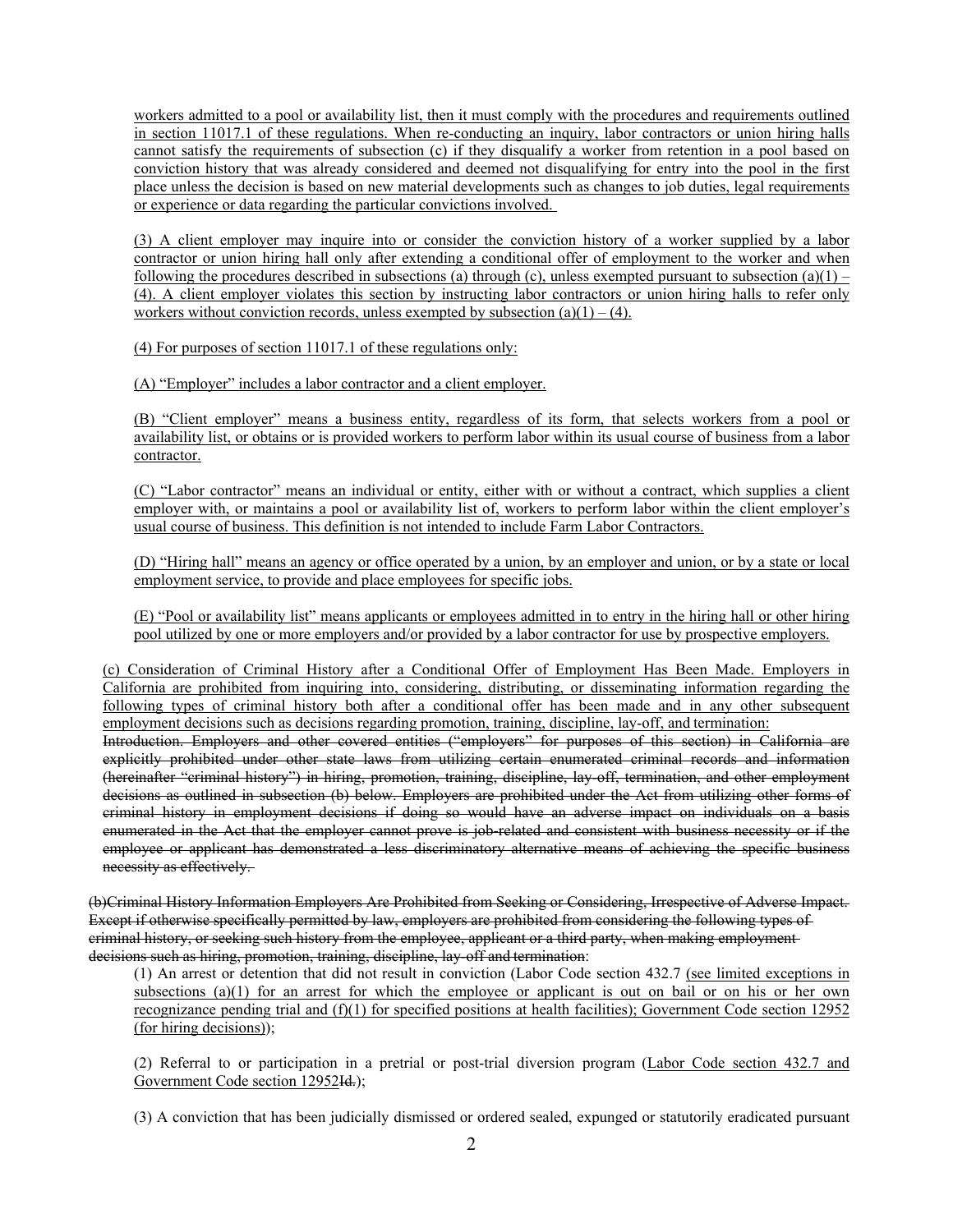to law (e.g., juvenile offense records sealed pursuant to Welfare and Institutions Code section 389 and Penal Code sections 851.7 or 1203.45) or any conviction for which the person has received a full pardon or has been issued a certificate of rehabilitation (Id.);

(4) An arrest, detention, processing, diversion, supervision, adjudication, or court disposition that occurred while a person was subject to the process and jurisdiction of juvenile court law (Id.Labor Code section 432.7); and

(5) A non-felony conviction for possession of marijuana that is two or more years old (Labor Code section 432.8).

(6) In addition to the limitations provided in subdivisions (1)-(5), employers that obtain investigative consumer reports such as background checks are also subject to the requirements of the Fair Credit Reporting Act (15 U.S.C. § 1681 et seq.) and the California Investigative Consumer Reporting Agencies Act (Civil Code section 1786 et seq.).

(7) Employers may also be subject to local laws or city ordinances that provide additional limitations.

(d) Requirements if an Employer Intends to Deny an Applicant the Employment Conditionally Offered Because of the Applicant's Conviction History.

(1) If an employer intends to deny an applicant the employment position they were conditionally offered based solely or in part on the applicant's conviction history, the employer must first make an individualized assessment of whether the applicant's conviction history has a direct and adverse relationship with the specific duties of the job that justify denying the applicant the position. The standard for determining what constitutes a direct and adverse relationship that justifies denying the applicant the position is the same standard described in subdivision (g) of this section that is used to determine whether the criminal conviction history is job-related and consistent with business necessity. The individualized assessment needs to include, at a minimum, consideration of the following factors:

(A) The nature and gravity of the offense or conduct;

(B) The time that has passed since the offense or conduct and/or completion of the sentence; and

(C) The nature of the job held or sought.

(2) If, after conducting an individualized assessment, the employer makes a preliminary decision that the applicant's conviction history disqualifies the applicant from the employment conditionally offered, the employer shall notify the applicant of the preliminary decision in writing. The written notice to the applicant may, but is not required to, justify or explain the employer's reasoning for making the decision. However, the notice to the applicant must include all of the following:

(A) Notice of the disqualifying conviction or convictions that are the basis for the preliminary decision to rescind the offer;

(B) A copy of the conviction history report utilized or relied on by the employer, if any (such reports include, but are not limited to: consumer reports; credit reports, public records, results of internet searches, news articles or any other writing containing information related to the conviction history that was utilized or relied upon by the employer); and

(C) An explanation of the applicant's right to respond to the notice before the preliminary decision rescinding the offer of employment becomes final and the deadline by which to respond (which can be no less than five business days from the date of receipt of the notice). If notice is transmitted through a format that does not provide a confirmation of receipt, such as a written notice mailed by an employer without tracking delivery enabled, the notice shall be deemed received five calendar days after the mailing is deposited for delivery for California addresses, ten calendar days after the mailing for addresses outside of California, and twenty calendar days after mailing for addresses outside of the United States. The explanation shall inform the applicant that the response may include submission of evidence challenging either the factual accuracy of the conviction history report, and/or evidence of rehabilitation or mitigating circumstances, or both. The types of evidence that may demonstrate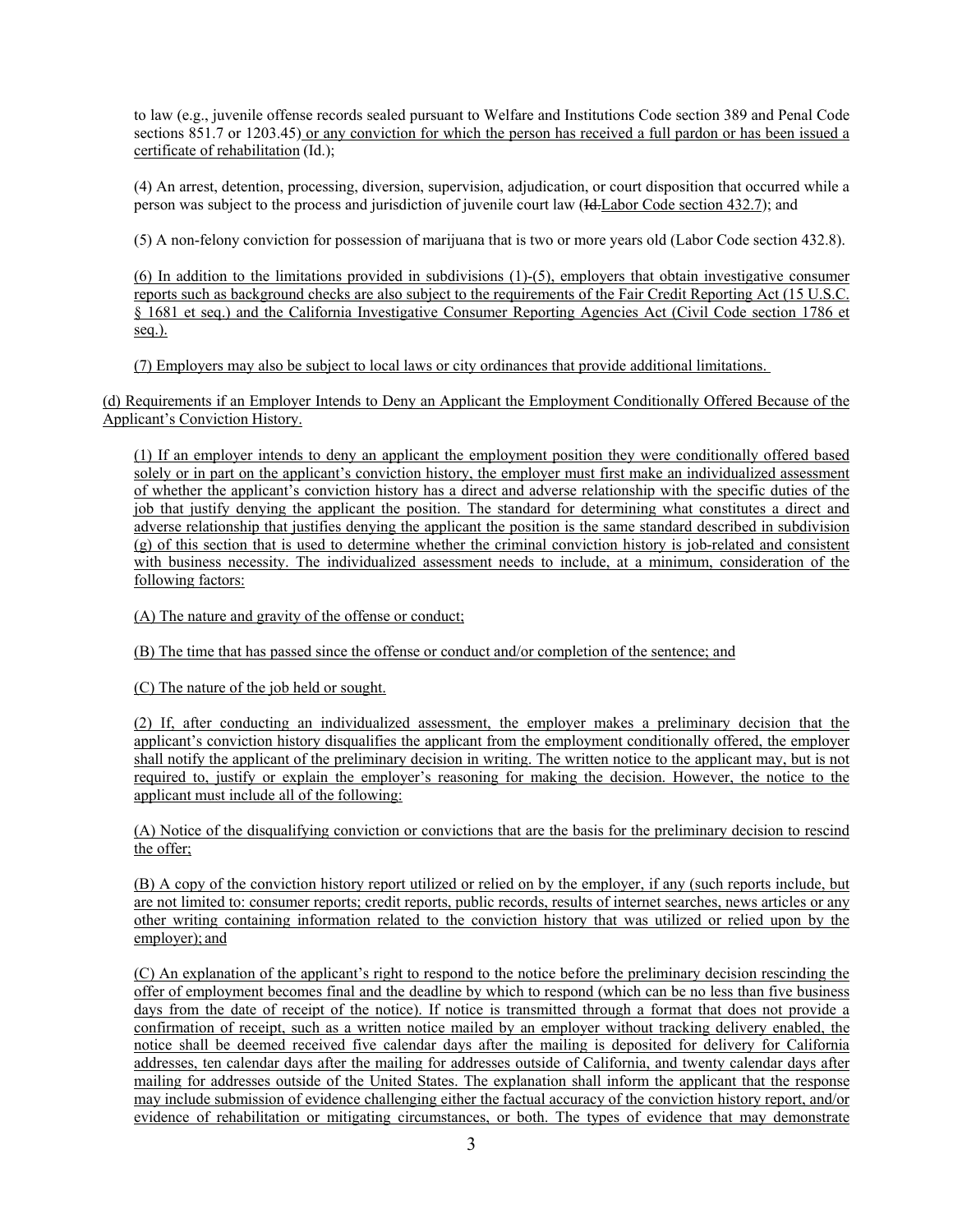rehabilitation or mitigating circumstances may include, but is not limited to: the length and consistency of employment history before and after the offense or conduct; the facts or circumstances surrounding the offense or conduct; whether the individual is bonded under a federal, state or local bonding program; and rehabilitation efforts such as education or training. If, within five business days of receipt of the notice (or any later deadline set by the employer), the applicant notifies the employer in writing that the applicant disputes the factual accuracy of the conviction history being relied upon and that the applicant is taking specific steps to obtain evidence supporting the applicant's assertion, then the applicant shall be permitted no less than five additional days to respond to the notice before the employer's decision to rescind the employment offer becomes final.

(3) The employer shall consider any information submitted by the applicant before making a final decision regarding whether or not to rescind the conditional offer of employment. If the employer makes a final decision to rescind the conditional offer and deny an application based solely or in part on the applicant's conviction history, the employer shall notify the applicant in a writing that includes the following:

(A) The final denial or disqualification decision reached. The employer may also include, but is not required to include, the justification or an explanation of the employer's reasoning for reaching the decision that it did;

(B) Any procedure the employer has for the applicant to challenge the decision or request reconsideration; and

(C) The right to contest the decision by filing a complaint with the Department of Fair Employment and Housing.

(e) Disparate Treatment. The Act also prohibits employers from treating applicants or employees differently in the course of considering criminal conviction history, or any evidence of rehabilitation or mitigating circumstances, if the disparate treatment is substantially motivated by a basis enumerated in the Act. (c) Additional Criminal History Limitations, Irrespective of Adverse Impact.

(1) State or local agency employers are prohibited from asking applicants for employment to disclose information concerning their conviction history, including on an employment application, until the employer has determined that the applicant meets the minimum employment qualifications as stated in the notice for the position (Labor Code section 432.9).

(2) Employers may also be subject to local laws or city ordinances that provide additional limitations. For example, in addition to the criminal history outlined in subsection (b), San Francisco employers are prohibited from considering a conviction or any other determination or adjudication in the juvenile justice system; offenses other than a felony or misdemeanor, such as an infraction (other than driving record infractions if driving is more than a de minimis element of the job position); and convictions that are more than seven years old (unless the position being considered supervises minors, dependent adults, or persons 65 years or older) (Article 49, San Francisco Police Code).

(3) Employers that obtain investigative consumer reports such as background checks are also subject to the requirements of the Fair Credit Reporting Act (15 U.S.C. § 1681 et seq.) and the California Investigative Consumer Reporting Agencies Act (Civil Code section 1786 et seq.).

(df) Consideration of Other Criminal Convictions and the Potential Adverse Impact. In addition to the types of criminal history addressed in subsection (c) that employers are explicitly prohibited from inquiring about or considering unless an exception applies, cConsideration of other forms of criminal convictions, not enumerated above, may have an adverse impact on individuals on a basis protected by the Act, including, but not limited to, gender, race, and national origin. An applicant or employee bears the burden of demonstrating that the policy of considering criminal convictions has an adverse impact on a basis enumerated in the Act. For purposes of such a determination, adverse impact is defined at Sections 11017 and 11010 and the *Uniform Guidelines on Employee Selection and Procedures* (29 C.F.R. 1607 (1978)) incorporated by reference in Section 11017(a) and (e). The applicant(s) or employee(s) bears the burden of proving an adverse impact. An adverse impact may be established through the use of conviction statistics or by offering any other evidence that establishes an adverse impact. State- or national-level statistics showing substantial disparities in the conviction records of one or more categories enumerated in the Act are presumptively sufficient to establish an adverse impact. This presumption may be rebutted by a showing that there is a reason to expect a markedly different result after accounting for any particularized circumstances such as the geographic area encompassed by the applicant or employee pool, the particular types of convictions being considered, or the particular job at issue.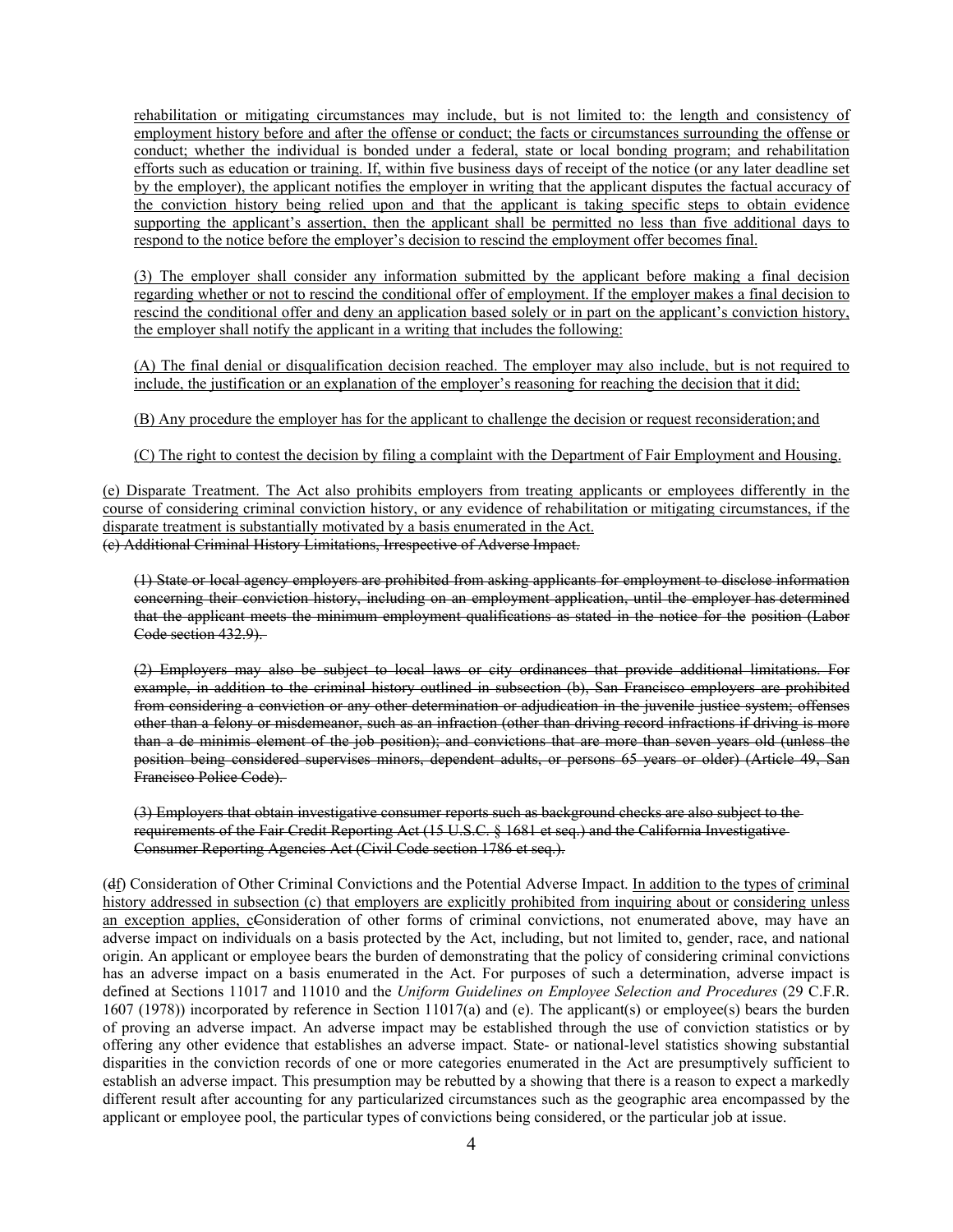(ge) Establishing "Job-Related and Consistent with Business Necessity."

(1) If the policy or practice of considering criminal convictions creates an adverse impact on applicants or employees on a basis enumerated in the Act, the burden shifts to the employer to establish that the policy is nonetheless justifiable because it is job-related and consistent with business necessity. The criminal conviction consideration policy or practice needs to bear a demonstrable relationship to successful performance on the job and in the workplace and measure the person's fitness for the specific position(s), not merely to evaluate the person in the abstract. In order to establish job-relatedness and business necessity, any employer must demonstrate that the policy or practice is appropriately tailored, taking into account at least the following factors:

(A) The nature and gravity of the offense or conduct;

(B) The time that has passed since the offense or conduct and/or completion of the sentence; and

(C) The nature of the job held or sought.

(2) Demonstrating that a policy or practice of considering conviction history in employment decisions is appropriately tailored to the job for which it is used as an evaluation factor requires that an employer demonstrate the applicant's conviction history has a direct and adverse relationship with the specific duties of the job that justify denying the applicant the positioneither.

(A) Demonstrate that any "bright-line" conviction disqualification or consideration (that is, one that does not consider individualized circumstances) can properly distinguish between applicants or employees that do and do not pose an unacceptable level of risk and that the convictions being used to disqualify, or otherwise adversely impact the status of the employee or applicant, have a direct and specific negative bearing on the person's ability to perform the duties or responsibilities necessarily related to the employment position. Bright-line conviction disqualification or consideration policies or practices that include conviction-related information that is seven or more years old are subject to a rebuttable presumption that they are not sufficiently tailored to meet the job-related and consistent with business necessity affirmative defense (except if justified by subsection (fh) below). An individualized assessment must involve notice to the adversely impacted employee (before any adverse action is taken) that they have been screened out because of a criminal conviction; a reasonable opportunity for the individuals to demonstrate that the exclusion should not be applied due to their particular circumstances; and consideration by the employer as to whether the additional information provided by the individuals or otherwise obtained by the employer warrants an exception to the exclusion and shows that the policy as applied to the employee is not job related and consistent with business necessity;  $\Theta$ 

(B) Conduct an individualized assessment of the circumstances and qualifications of the applicants or employees excluded by the conviction screen. An individualized assessment must involve notice to the adversely impacted employees or applicants (before any adverse action is taken) that they have been screened out because of a criminal conviction; a reasonable opportunity for the individuals to demonstrate that the exclusion should not be applied due to their particular circumstances; and consideration by the employer as to whether the additional information provided by the individuals or otherwise obtained by the employer warrants an exception to the exclusion and shows that the policy as applied to the employees or applicants is not job- related and consistent with business necessity.

(3) Regardless of whether an employer utilizes a bright line policy or conducts individualized assessments, bBefore an employer may take an adverse action such as declining to hire, discharging, laying off, or declining to promote an adversely impacted individual based on conviction history obtained by a source other than the applicant or employee (e.g. through a credit report or internally generated research), the employer must give the impacted individual notice of the disqualifying conviction and a reasonable opportunity to present evidence that the information is factually inaccurate. If the applicant or employee establishes that the record is factually inaccurate, then that record cannot be considered in the employment decision.

(hf) Compliance with Federal or State Laws, Regulations, or Licensing Requirements Permitting or Requiring Consideration of Criminal History. In some instances, employers are subject to federal or state laws or regulations that prohibit individuals with certain criminal records from holding particular positions or occupations or mandate a screening process employers are required or permitted to utilize before employing individuals in such positions or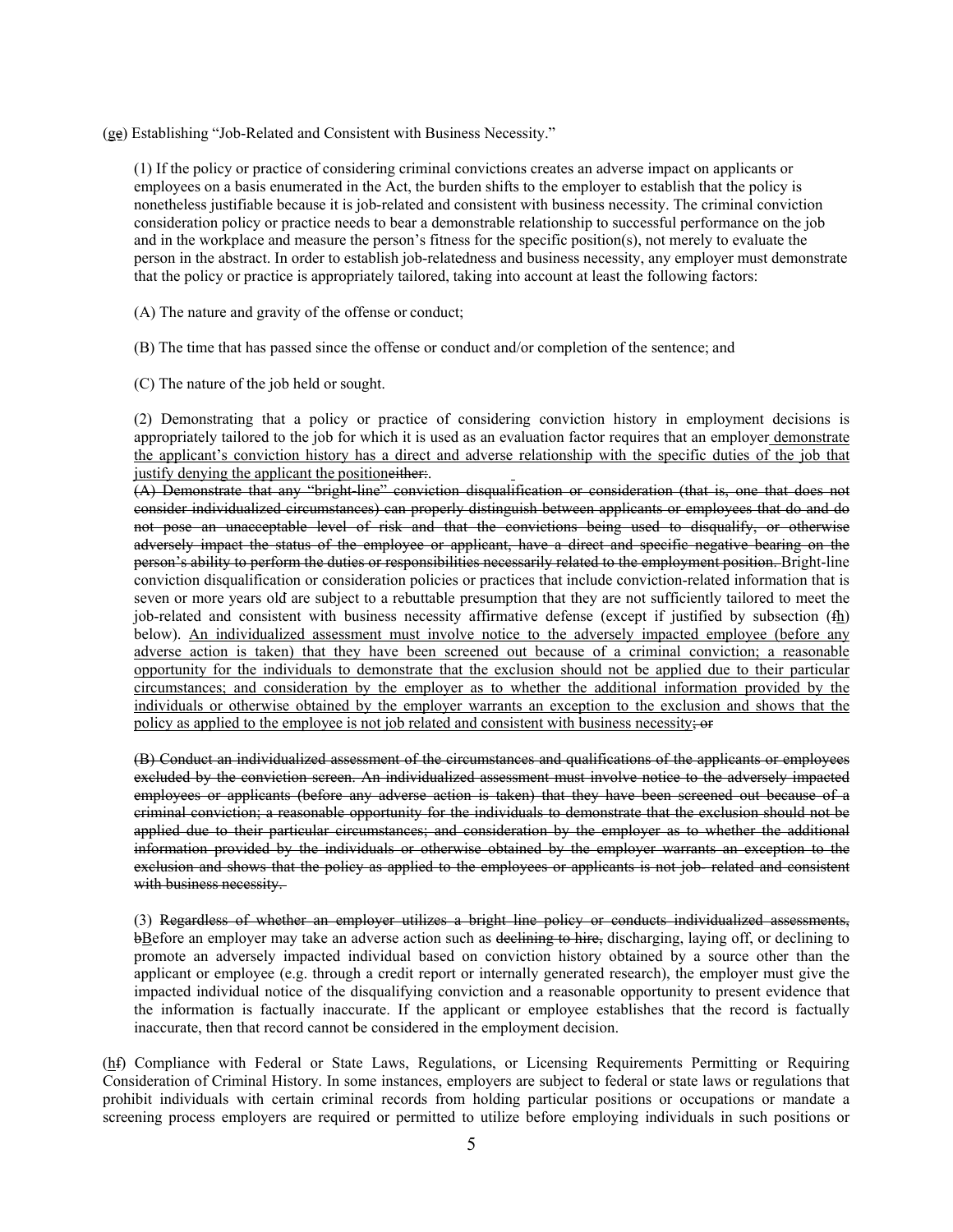occupations (e.g., 21 U.S.C. § 830(e)(1)(G); Labor Code section 432.7). Examples include, but are not limited to, government agencies employing individuals as peace officers, employers employing individuals at health facilities where they will have regular access to patients, and employers employing individuals at health facilities or pharmacies where they will have access to medication or controlled substances. Some federal and state laws and regulations make criminal history a determining factor in eligibility for occupational licenses (e.g., 49 U.S.C. § 31310). Compliance with federal or state laws or regulations that mandate particular criminal history screening processes, or requiring that an employee or applicant possess or obtain any required occupational licenses constitute rebuttable defenses to an adverse impact claim under the Act.

(ig) Less Discriminatory Alternatives. If an employer demonstrates that its policy or practice of considering conviction history is job-related and consistent with business necessity, adversely impacted employees or applicants may still prevail under the Act if they can demonstrate that there is a less discriminatory policy or practice that serves the employer's goals as effectively as the challenged policy or practice, such as a more narrowly targeted list of convictions or another form of inquiry that evaluates job qualification or risk as accurately without significantly increasing the cost or burden on the employer.

(h) Disparate Treatment. As in other contexts, the Act prohibits employers from treating applicants or employees differently in the course of considering criminal conviction history if the disparate treatment is substantially motivated by a basis enumerated in the Act.

Note: Authority cited: Section 12935(a), Government Code. Reference: Sections 12920, 12921, and 12940, and 12952, Government Code.

## **Article 11. California Family Rights Act and New Parent Leave Act**

## § 11087. Definitions.

The following definitions apply only to this article. The definitions in the federal regulations that became effective March 8, 2013 interpreting the Family and Medical Leave Act of 1993 (FMLA) (29 U.S.C. § 2601 et seq.) shall also apply to this article, to the extent that they are not inconsistent with the following definitions:

(a) "Certification" means a written communication from the health care provider of the child, parent, spouse, or employee with a serious health condition to the employer of the employee requesting a family care leave to care for the employee's child, parent or spouse, or a medical leave for the employee's own serious health condition.

(1) For family care leave for the employee's child, parent, or spouse, this certification need not identify the serious health condition involved, but shall contain the information identified in Government Code section 12945.2.

(A) the date, if known, on which the serious health condition commenced,

(B) the probable duration of the condition,

(C) an estimate of the amount of time which the health care provider believes the employee needs to care for the child, parent or spouse, and

(D) a statement that the serious health condition warrants the participation of the employee to provide care during a period of treatment or supervision of the child, parent or spouse.

1. "Warrants the participation of the employee," within the meaning of Government Code section 12945.2, includes, but is not limited to, providing psychological comfort and arranging third party care for the child, parent or spouse, as well as directly providing, or participating in, the medical care.

(2) For medical leave for the employee's own serious health condition, this certification need not, but may, at the employee's option, identify the serious health condition involved. Any certification shall contain the information identified in Government Code section 12945.2, as is demonstrated in section 11097 of these regulations. For purposes of the certification "unable to perform the function of the employee's his or her position" means that an employee is unable to perform any one or more of the essential functions of the employee's his or her position.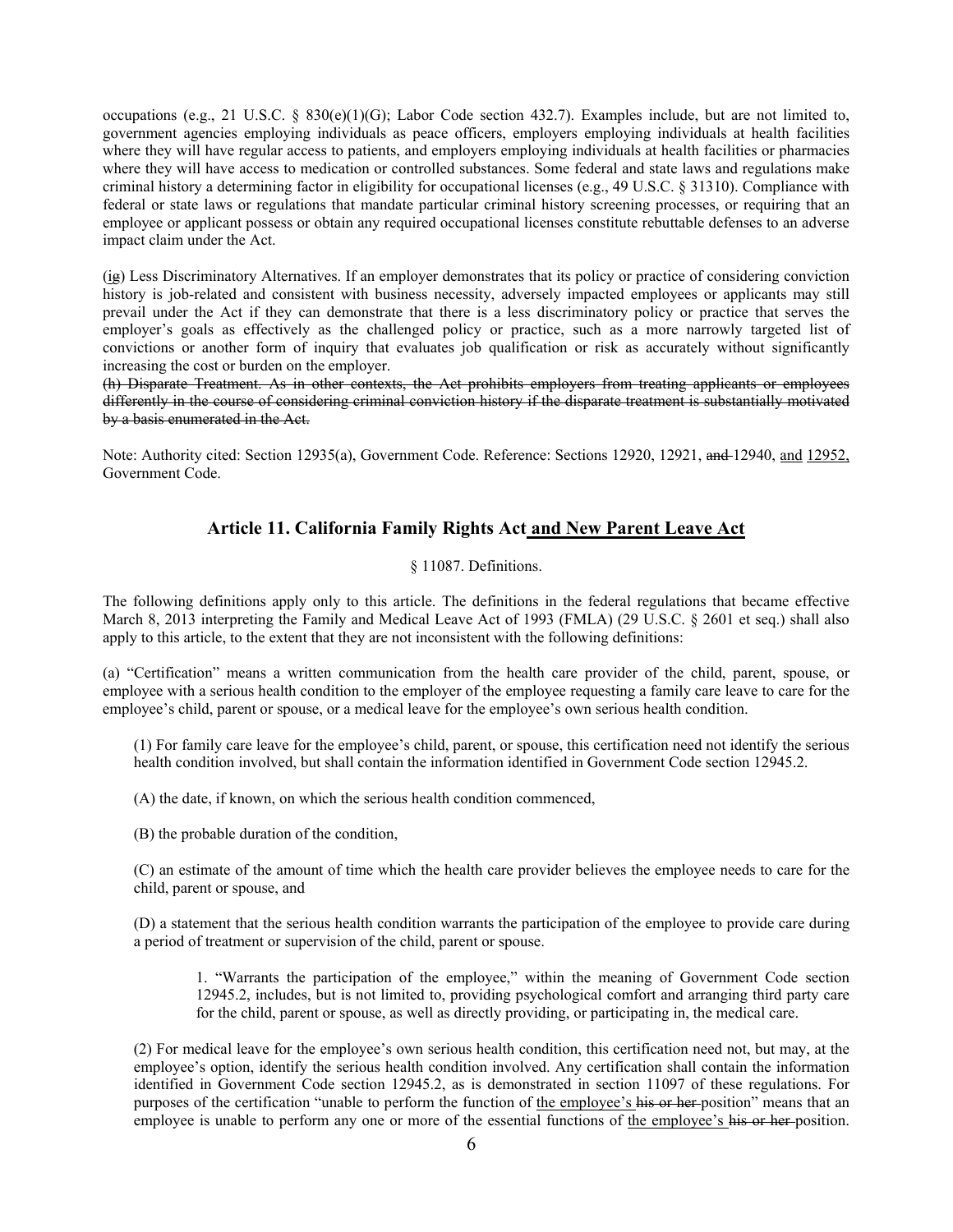The certification shall contain:

(A) The date, if known, on which the serious health condition commenced,

(B) The probable duration of the condition, and

(C) A statement that, due to the serious health condition, the employee is unable to work at all or is unable to perform any one or more of the essential functions of his or herthe employee's position.

(b) "CFRA" means the Moore-Brown-Roberti California Family Rights Act of 1993. (California Family Rights Act, Gov. Code, §§ 12945.1-12945.2.) "CFRA leave" means family care or medical leave taken pursuant to CFRA as compared to "NPLA" which means the New Parent Leave Act, Gov. Code, § 12945.6.

(c) "Child" means a biological, adopted, or foster son or daughterchild, a stepson or stepdaughterstepchild, a legal ward, or a child of an employee who stands in loco parentis to that child, who is either under 18 years of age or an adult dependent child. An adult dependent child is an individual who is 18 years of age or older and who is incapable of selfcare because of a mental or physical disability within the meaning of Government Code section 12926(j) and (l).

(1) "In loco parentis" means in the place of a parent; instead of a parent; charged with a parent's rights, duties, and responsibilities. It does not require a biological or legal relationship.

(d) "Covered employer" means any person or individual, including successors in interest of a covered employer, engaged in any business or enterprise in California who directly employs 50 or more persons20 or more persons for purposes of the NPLA, or 50 or more persons for purposes of the CFRA, within any state of the United States, the District of Columbia or any territory or possession of the United States to perform services for a wage or salary. It also includes the state of California, counties, and any other political or civil subdivision of the state and cities, regardless of the number of employees. There is no requirement that the 20 employees (for purposes of the NPLA) or 50 employees (for purposes of the CFRA) work at the same location or work full-time. "Employer" as used in these regulations means "covered employer."

(1) "Directly employs" means that the employer maintains an aggregate of at least 20 (NPLA) or 50 (CFRA) part or full-time employees on its payroll(s) for each working day during each of 20 or more calendar workweeks in the current or preceding calendar year. The workweeks do not have to be consecutive. The phrase "current or preceding calendar year" refers to the calendar year in which the employee requests the leave or the calendar year preceding this request. Employees on paid or unpaid leave, including CFRA or NPLA leave, leave of absence, disciplinary suspension, or other leave, are counted.

(2) "Perform services for a wage or salary" excludes independent contractors as defined in the Labor Code, but includes persons who are compensated in whole or in part by commission.

(3) Where two or more businesses exercise some control over the work or working conditions of the employee, the businesses may be joint employers under CFRA or NPLA. Joint employers may be separate and distinct entities with separate owners, managers, and facilities. A determination of whether or not a joint employment relationship exists is not determined by the application of any single criterion, but rather the entire relationship is to be viewed in its totality based on the economic realities of the situation. Where the employee performs work which simultaneously benefits two or more employers, or works for two or more employers at different times during the workweek, a joint employment relationship generally will be considered to exist in situations such as:

(A) Where there is an arrangement between employers to share an employee's services or to interchange employees;

(B) Where one employer acts directly or indirectly in the interest of the other employer in relation to the employee; or

(C) Where the employers are not completely disassociated with respect to the employee's employment and may be deemed to share control of the employee, directly or indirectly, because one employer controls, is controlled by, or is under common control with the other employer.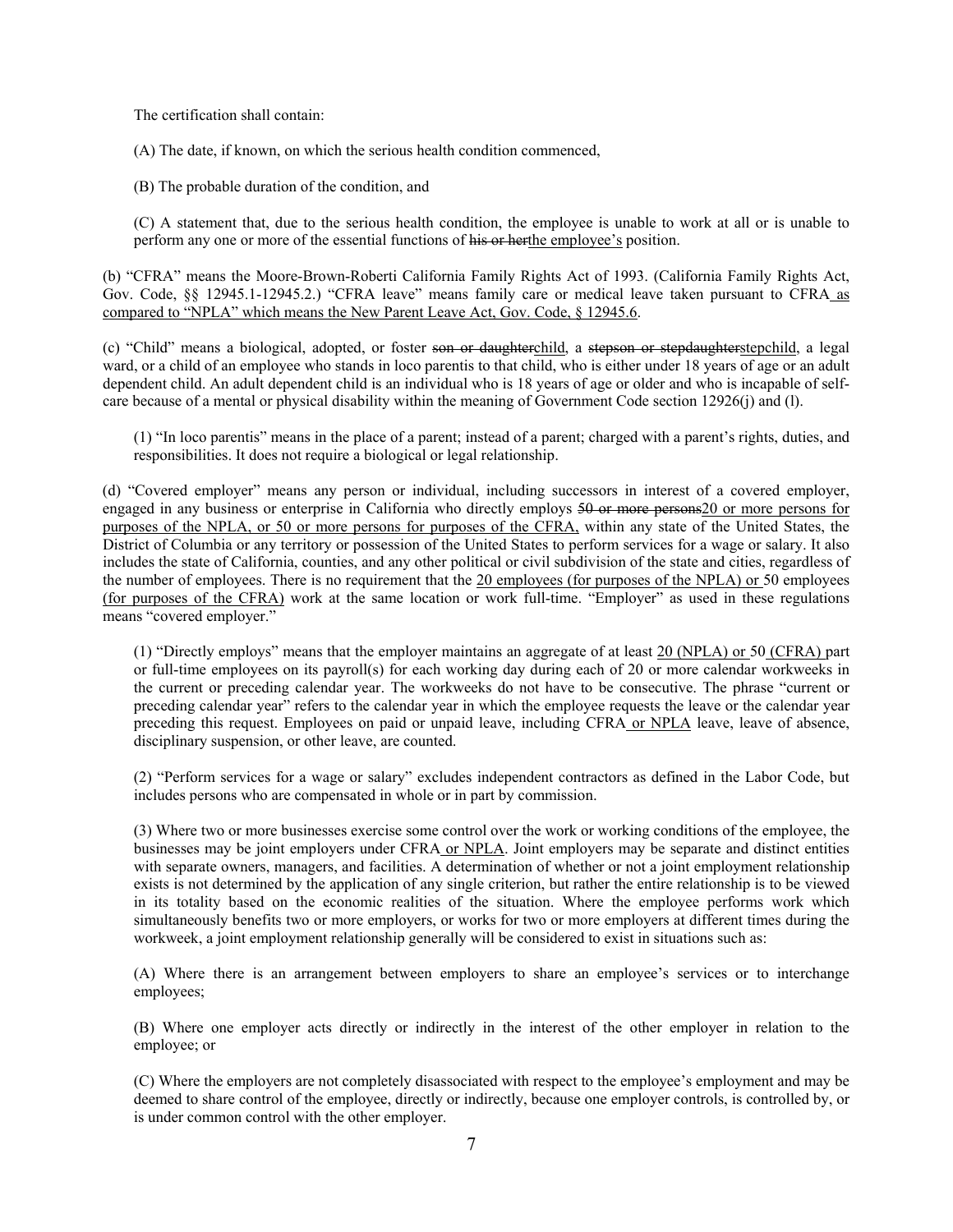(e) "Eligible employee" means a full- or part-time employee working in California who has been employed for a total of at least 12 months (52 weeks) with the employer at any time prior to the commencement of a CFRA or NPLA leave, and who has actually worked (within the meaning of the California Labor Code and Industrial Welfare Commission Wage Orders) for the employer at least 1,250 hours during the 12-month period immediately prior to the date the CFRA or NPLA leave is to commence.

(1) Once the employee meets these two eligibility criteria and takes a leave for a qualifying event, the employee does not have to requalify, in terms of the numbers of hours worked, in order to take additional leave for the same qualifying event during the employee's 12-month leave period.

(2) Employment periods prior to a break in service of seven years or more need not be counted in determining whether the employee has been employed by the employer for at least 12 months, except for a break in service caused by a military service obligation or written agreement to the contrary. Nothing in this section prevents an employer from considering employment prior to a continuous break in service of more than seven years so long as the employer does so uniformly, with respect to all employees with similar breaks in service.

(3) For an employee who takes a pregnancy disability leave, and who then wants to take CFRA or NPLA leave for reason of the birth of her the employee's child immediately after her the employee's pregnancy disability leave, the 12-month period during which she the employee must have worked 1,250 hours is that period immediately preceding her the employee's first day of pregnancy disability leave, not the first day of the subsequent CFRA or NPLA leave for reason of the birth of her the employee's child.

(4) In order to be eligible, the employee must also work for an employer who maintains on the payroll, as of the date the employee gives notice of the need for leave, for purposes of the CFRA, at least 50 part- or full-time employees, or for purposes of the NPLA, 20 part- or full-time employees, within 75 miles, measured in surface miles, using surface transportation, of the worksite where the employee requesting the leave is employed. A worksite can refer to either a single location or a group of contiguous locations.

(A) For employees with no fixed worksite, the worksite is the site to which they are assigned as their home base, from which their work is assigned, or to which they report. For example, for the purpose of counting 20 (NPLA) or 50 (CFRA) employees, if a salesperson works from home in California, but reports to and receives assignments from her-the salesperson's corporate headquarters in New York, the New York headquarters, not her the salesperson's home, would constitute the worksite from which there must be 20 (NPLA) or 50 (CFRA) employees within a 75-mile radius in order for the salesperson to be eligible under the NPLA or CFRA.

(B) When an employee is jointly employed by two or more employers, the employee's worksite is the primary employer's office from which the employee is assigned or reports, unless the employee has physically worked for at least one year at a facility of a secondary employer, in which case the employee's worksite is that of the secondary employer. The employee is also counted by the secondary employer to determine CFRA or NPLA eligibility for the secondary employer's employees.

(C) Once the employee meets this eligibility criterion and gives notice of the need for a leave, the employer may not deny the leave, cut short the leave, or deny any subsequent leave taken for the same qualifying event during the employee's 12-month leave period, even if the number of employees within the relevant 75-mile radius falls below 20 employees for purposes of NPLA, or 50 employees for purposes of CFRA. In such cases, however, the employee would not be eligible for any subsequent leave requested for a different qualifying event.

(5) If an employee is not eligible for CFRA or NPLA leave at the start of a leave because the employee has not met the 12-month length of service requirement, the employee may nonetheless meet this requirement while on leave, because leave to which he/shethe employee is otherwise entitled counts toward length of service (although not for the 1,250 hour requirement). The employer should designate the portion of the leave in which the employee has met the 12-month requirement as CFRA or NPLA leave. For example, if an employee is maintained on the payroll for any part of a week, including any periods of paid or unpaid leave (sick, vacation) during which other benefits or compensation are provided by the employer (e.g. workers' compensation, group health plan benefits, etc.), the week counts as a week of employment.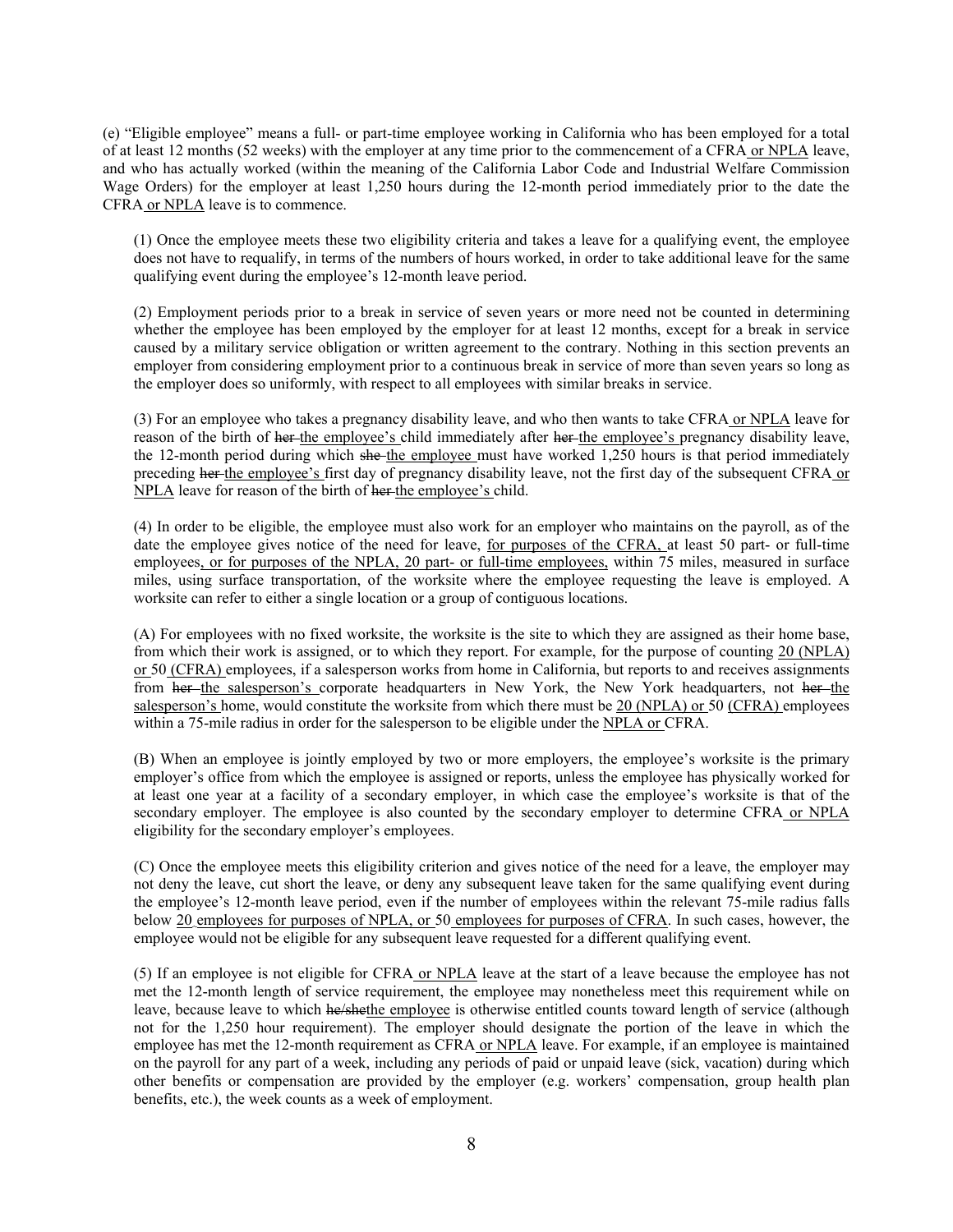(f) "Employment in the same position" means employment in, or reinstatement to, the original position the employee held prior to taking a CFRA or NPLA leave.

(g) "Employment in a comparable position" means employment in a position that is virtually identical to the employee's original position in terms of pay, benefits, and working conditions, including privileges, perquisites and status. It must involve the same or substantially similar duties and responsibilities, which must entail substantially equivalent skill, effort, responsibility, and authority. It must be performed at the same or geographically proximate worksite from where the employee was previously employed. It ordinarily means the same shift or the same or an equivalent work schedule. It has the same meaning as the term "equivalent position" in FMLA and its implementing regulations.

(h) "Family care leave" means either:

(1) Leave of up to a total of 12 workweeks in a 12-month period for reason of the birth of a child of the employee or the placement of a child with an employee in connection with the adoption or foster care of the child by the employee, and a guarantee of employment, made at the time the leave is granted, in the same or a comparable position upon termination of the leave; or

(2) Leave of up to a total of 12 workweeks in a 12-month period to care for a child, parent, or spouse of the employee who has a serious health condition, and a guarantee of employment, made at the time the leave is granted, in the same or a comparable position upon termination of the leave.

(i) "FMLA" means the federal Family and Medical Leave Act of 1993, 29 U.S.C. § 2601 et seq., and its implementing regulations, 29 C.F.R. Part 825 that became effective March 8, 2013. "FMLA leave" means family care or medical leave taken pursuant to FMLA.

(j) "Health care provider" means either:

(1) an individual holding either a physician's and surgeon's certificate issued pursuant to Article 4 (commencing with section 2080) of Chapter 5 of Division 2 of the Business and Professions Code or an osteopathic physician's and surgeon's certificate issued pursuant to Article 4.5 (commencing with section 2099.5) of Chapter 5 of Division 2 of the Business and Professions Code, or any other individual duly licensed as a physician, surgeon, or osteopathic physician or surgeon in another state or jurisdiction, including another country, who directly treats or supervises the treatment of the serious health condition, or

(2) any other person who meets the definition of others "capable of providing health care services," as set forth in FMLA and its implementing regulations.

(k) "Key employee" means an employee who is paid on a salary basis and is amongst the highest paid 10 percent of the employer's employees who are employed within 75 miles of the employee's worksite at the time of the leave request, as described in Government Code section 12945.2.

(l) "Medical leave" means leave of up to a total of 12 workweeks in a 12-month period because of an employee's own serious health condition that makes the employee unable to work at all or unable to perform any one or more of the essential functions of the position of that employee. The term "essential functions" is defined in Government Code section 12926. "Medical leave" does not include leave taken for an employee's pregnancy disability, as defined in (n) below, except as specified below in section  $11093(c)(1)$ .

(m) "NPLA" means the New Parent Leave Act. (Gov. Code, § 12945.6.) "NPLA leave" means leave taken pursuant to the NPLA.

(n) "Parent" means a biological, foster, or adoptive parent, a stepparent, a legal guardian, or other person who stood in loco parentis to the employee when the employee was a child. A biological or legal relationship is not necessary for a person to have stood in loco parentis to the employee as a child. Parent does not include a parent-in-law.

(o) "Pregnancy disability leave" means a leave taken for disability on account of pregnancy, childbirth, or a related medical condition, pursuant to Government Code section 12945 and defined in section 11035(r) of the regulations.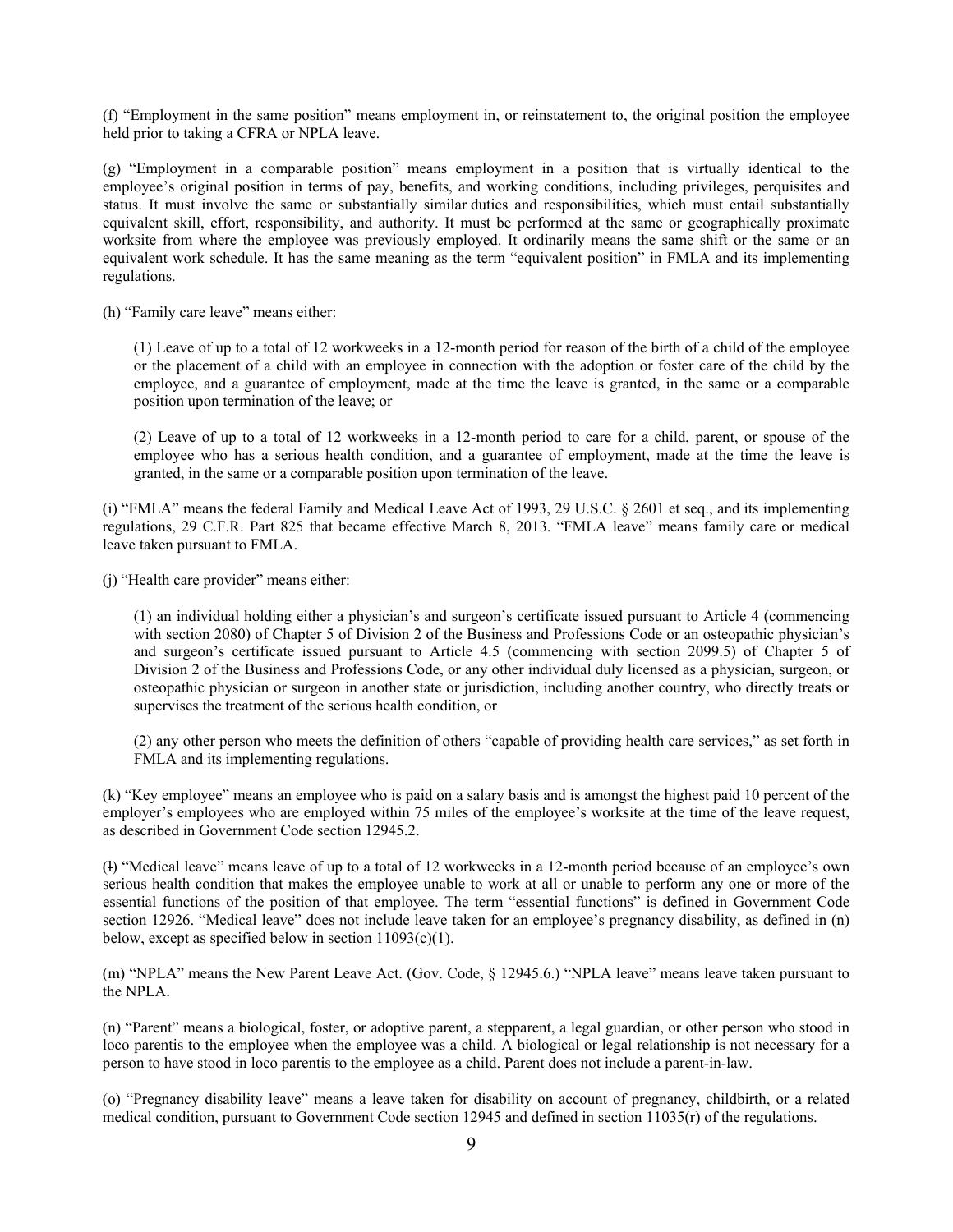(p) "Reason of the birth of a child," within the meaning of Government Code section 12945.2 and these regulations includes, but is not limited to, bonding with a child after birth.

(q) "Reinstatement" means the return of an employee to the position that the employee held prior to CFRA or NPLA leave, or a comparable position, and is synonymous with "restoration" within the meaning of FMLA and its implementing regulations.

(r) "Serious health condition" means an illness, injury (including, but not limited to, on-the-job injuries), impairment, or physical or mental condition of the employee or a child, parent, or spouse of the employee that involves either inpatient care or continuing treatment, including, but not limited to, treatment for substance abuse.

(1) "Inpatient care" means a stay in a hospital, hospice, or residential health care facility, any subsequent treatment in connection with such inpatient care, or any period of incapacity. A person is considered an "inpatient" when a heath care facility formally admits him or herthe person to the facility with the expectation that he or shethe person will remain at least overnight and occupy a bed, even if it later develops that such person can be discharged or transferred to another facility and does not actually remain overnight.

(2) "Incapacity" means the inability to work, attend school, or perform other regular daily activities due to a serious health condition, its treatment, or the recovery that it requires.

(3) "Continuing treatment" means ongoing medical treatment or supervision by a health care provider, as detailed in section 11097 of these regulations.

(s) "Spouse" means a partner in marriage as defined in Family Code section 300 or a registered domestic partner, within the meaning of Family Code sections 297 through 297.5. As used in this article and the Family Code, "spouse" includes same-sex partners in marriage.

(t) "Twelve workweeks" means the equivalent of 12 of the employee's normally scheduled workweeks. (See also section  $11090(c)$ .)

Note: Authority cited: Section 12935(a), Government Code. Reference: Sections 12945.2 and 12945.6, Government Code; *J.E. Robinson v. FEHC* (1992) 2 Cal.4th 226 [5 Cal.Rptr.2d 782]; Family and Medical Leave Act of 1993, 29 U.S.C. § 2601, 2611 et seq.; and 29 C.F.R. § 825.

§ 11088. Right to CFRA or NPLA Leave: Denial of Leave; Reasonable Request; Permissible Limitation.

(a) It is an unlawful employment practice for a covered employer to refuse to grant, upon reasonable request, a CFRA or NPLA leave to an eligible employee, unless such refusal is justified by the permissible limitation specified below in subdivision (c).

(b) Denial of leave.

(1) Burden of proof.

Denial of a request for CFRA or NPLA leave is established if the Department or the employee shows, by a preponderance of the evidence, that the employer was a covered employer, the employee making the request was an eligible employee, the request was for a CFRA-qualifying or NPLA-qualifying purpose, the request was reasonable, and the employer denied the request for CFRA or NPLA leave.

(2) Reasonable request.

A request to take a CFRA or NPLA leave is reasonable if it complies with any applicable notice requirements, as specified in section 11091, and if it is accompanied, where required, by a certification, as that term is defined in section 11087(a).

(c) Limitation on Entitlement.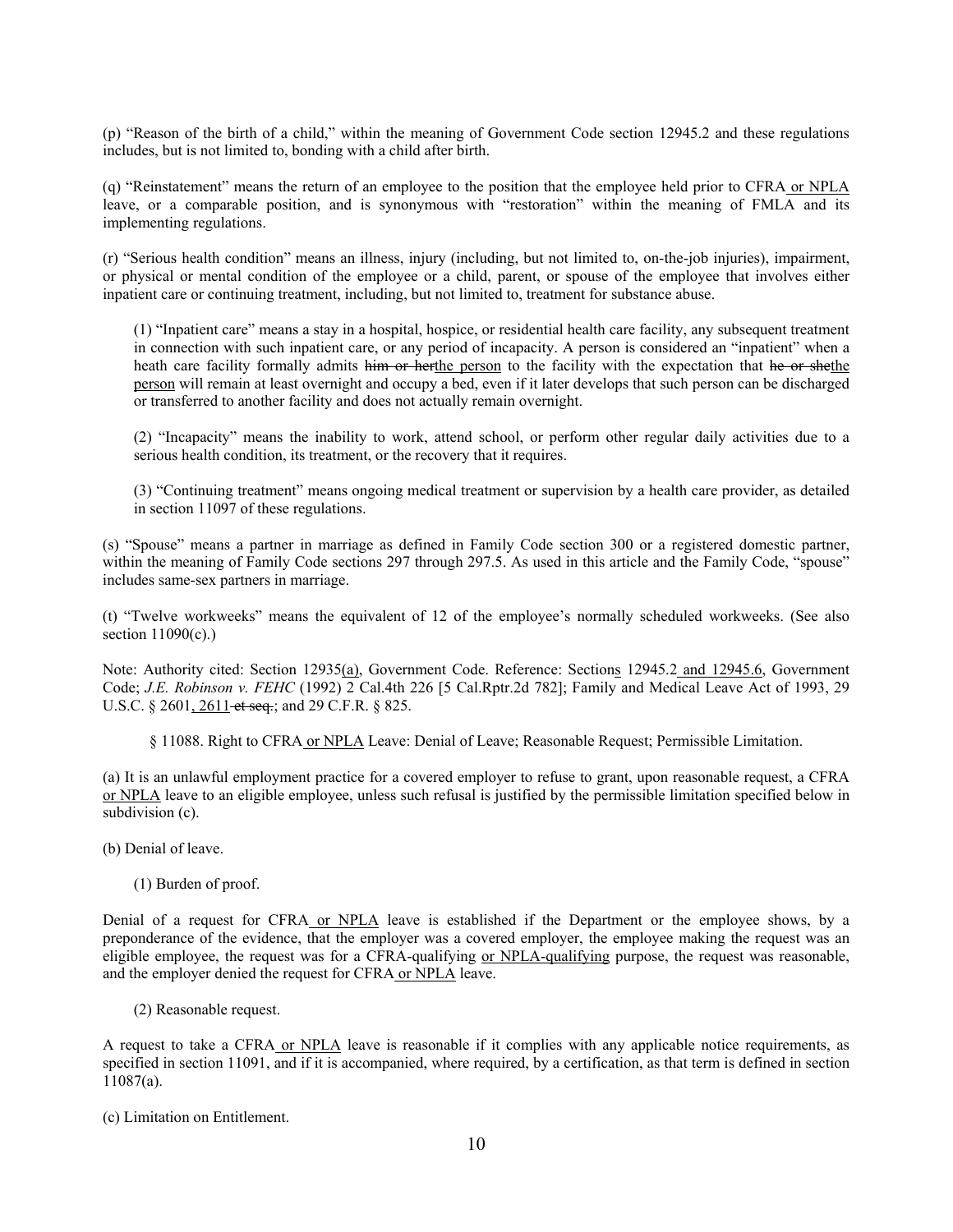If both parents are eligible for CFRA or NPLA leave but are employed by the same employer, that employer may limit leave for the birth, adoption or foster care placement of their child to a combined total of 12 workweeks in a 12-month period between the two parents. The employer may, but is not required to, grant simultaneous leave to both of the employees. The employer may not limit their entitlement to CFRA leave for any other qualifying purpose. For example, parents employed by the same employer each may take 12 weeks of CFRA leave if needed to care for a child with a serious health condition. If the parents are unmarried, they may have different family care leave rights under FMLA.

Note: Authority cited: Section 12935(a), Government Code. Reference: Sections 12945.2 and 12945.6, Government Code; Family and Medical Leave Act of 1993, 29 U.S.C. § 2601, 2611, 2612 et seq.; and 29 C.F.R. § 825.

- § 11089. Right to Reinstatement: Guarantee of Reinstatement; Rights upon Return; Refusal to Reinstate; Permissible Defenses.
- (a) Guarantee of Reinstatement.

(1) Upon granting the CFRA leave, the employer shall inform the employee of its guarantee to reinstate the employee to the same or a comparable position, subject to the defenses permitted by section 11089(d), and shall provide the guarantee in writing upon request of the employee. For purposes of the NPLA, on or before the commencement of the leave, an employer must provide a guarantee of reinstatement to the same or a comparable position, subject to the defenses permitted in section 11089(d), and shall provide the guarantee in writing upon request of the employee.

(2) It is an unlawful employment practice for an employer, after granting a requested CFRA or NPLA leave, to refuse to reinstate the employee to the same or a comparable position at the end of the leave, unless the refusal is justified by the defenses stated in section 11089(d).

(A) An employee is entitled to reinstatement even if the employee has been replaced or the employee's his or her position has been restructured to accommodate the employee's absence.

(B) If an employee is no longer qualified for the position because of the employee's inability to attend a necessary course, renew a license, fly a minimum number of hours, or other non-qualifying reason, as a result of the leave, the employee shall be given a reasonable opportunity to fulfill those conditions upon returning to work.

(b) Rights upon Return.

The employee is entitled to the same position or to a comparable position that is equivalent (i.e., virtually identical) to the employee's former position in terms of pay, benefits, shift, schedule, geographic location, and working conditions, including privileges, perquisites, and status. The position must involve the same or substantially similar duties and responsibilities, which must entail substantially equivalent skill, effort, responsibility, and authority.

(1) Equivalent benefits include benefits resumed in the same manner and at the same levels as provided when the leave began, subject to any changes in benefit levels that may have taken place during the period of CFRA or NPLA leave affecting the entire workforce, unless otherwise elected by the employee.

(2) CFRA and NPLA dodoes not prohibit an employer from accommodating an employee's request to be restored to a different shift, schedule, position, or geographic location that better suits the employee's personal needs on return from leave, from offering a promotion to a better position, or from complying with an employer's obligation to provide reasonable accommodation under the disability provisions of the Fair Employment and Housing Act (FEHA).

- (c) Refusal to Reinstate.
	- (1) Definite Date of Reinstatement.

Where a definite date of reinstatement has been agreed upon at the beginning of the leave, a refusal to reinstate is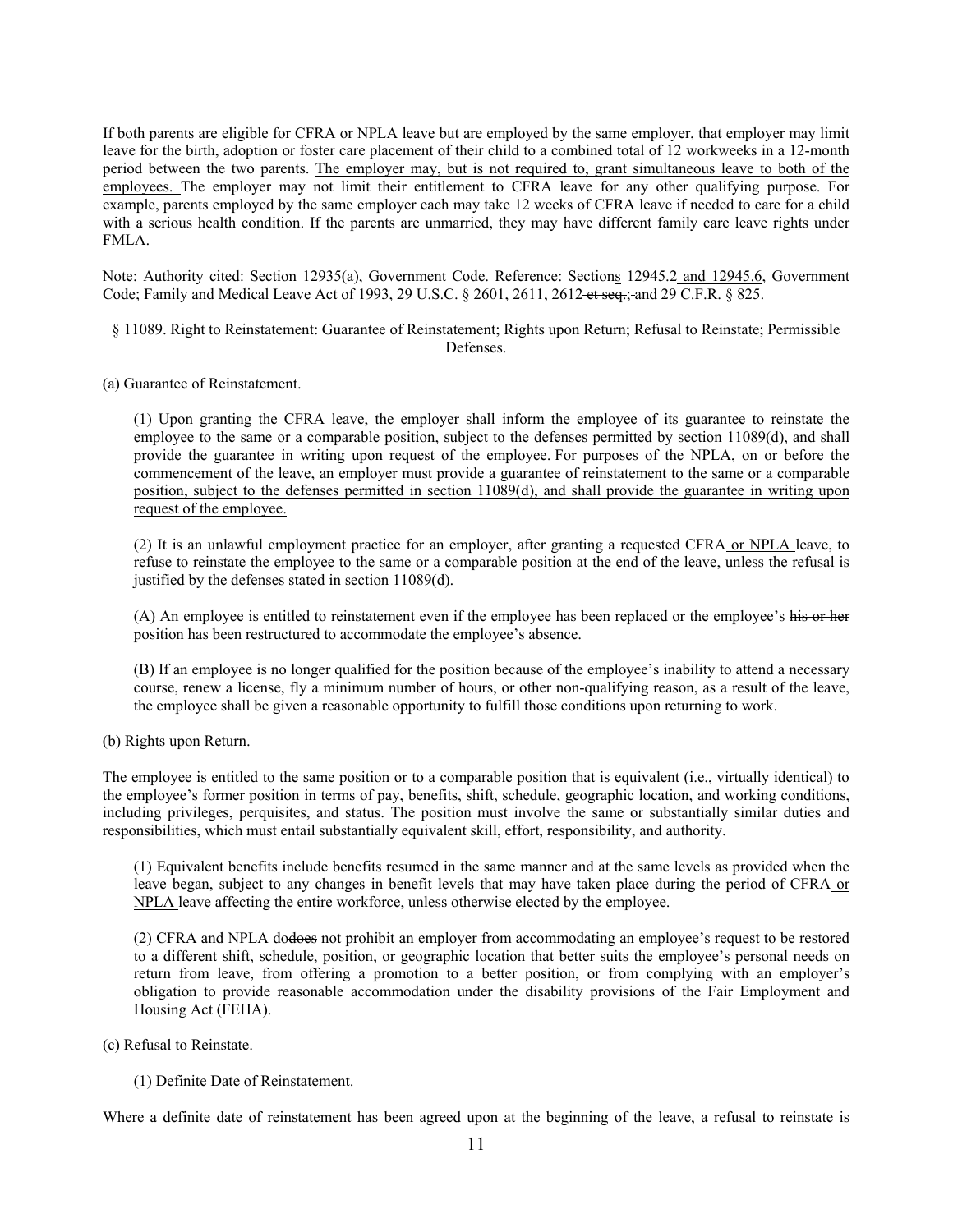established if the Department or employee proves, by a preponderance of the evidence, that the leave was granted by the employer and that the employer failed to reinstate the employee to the same or a comparable position by the date agreed upon.

(2) Change in Date of Reinstatement.

If the reinstatement date differs from the employer's and employee's original agreement, a refusal to reinstate is established if the Department or employee proves, by a preponderance of the evidence, that the employer failed to reinstate the employee to the same or a comparable position within two business days, where feasible, after the employee notifies the employer of his or herthe employee's readiness to return.

(d) Permissible Defenses.

(1) Employment Would Have Ceased or Hours Would Have Been Reduced.

An employee has no greater right to reinstatement or to other benefits and conditions of employment than if the employee had been continuously employed during the CFRA or NPLA leave period. An employer has the burden of proving, by a preponderance of the evidence, that an employee would not otherwise have been employed on the requested reinstatement date in order to deny reinstatement. As per (a)(1) of this section, this burden shall not be satisfied if the employee has been replaced or his or herthe employee's position has been restructured to accommodate the employee's absence.

(A) If an employee is laid off during the course of taking CFRA or NPLA leave and employment is terminated, the employer's responsibility to continue CFRA or NPLA leave, maintain group health plan benefits and reinstate the employee ceases at the time the employee is laid off, provided the employer has no continuing obligations under a collective bargaining agreement or otherwise.

(B) If a shift has been eliminated or overtime has been decreased, an employee would not be entitled to return to work that shift or the original overtime hours upon reinstatement.

(2) "Key Employee."

An employer may refuse to reinstate a "key employee," as defined in section  $11087(k)$  of these regulations, to his or herthe employee's same position or to a comparable position only if the employer establishes, by a preponderance of the evidence, that all of the following conditions exist:

(A) The employee requesting the CFRA or NPLA leave is a salaried employee. As used in Government Code section 12945.2 (r), "salaried employee" means an employee paid on a salary basis.

(B) The employee requesting the leave is among the highest paid 10 percent of the employer's employees who are employed within 75 miles of the worksite at which that employee is employed at the time of the leave request. Whether an employee is "among the highest paid 10 percent," pursuant to Government Code section 12945.2, is determined by comparing the year-to-date wages, within the meaning of the California Labor Code and Industrial Welfare Commission Wage Orders, of the employer's employees within 75 miles of the worksite where the requesting employee is employed at the time of the leave request, divided by the number of weeks worked (including weeks in which paid leave was taken).

(C) The refusal to reinstate the employee is necessary because the employee's reinstatement will cause substantial and grievous economic injury to the operations of the employer. A precise test cannot be set for the level of hardship or injury to the employer which must be sustained. If the reinstatement of a key employee threatens the economic viability of the firm, that would constitute substantial and grievous economic injury. A lesser injury which causes substantial, long-term economic injury would also be sufficient. Minor inconveniences and costs that the employer would experience in the normal course of doing business would certainly not constitute substantial and grievous economic injury.

(D) An employer who believes it may deny reinstatement to a key employee must inform the employee in writing at the time the employee gives notice of the need for CFRA or NPLA leave (or when CFRA or NPLA leave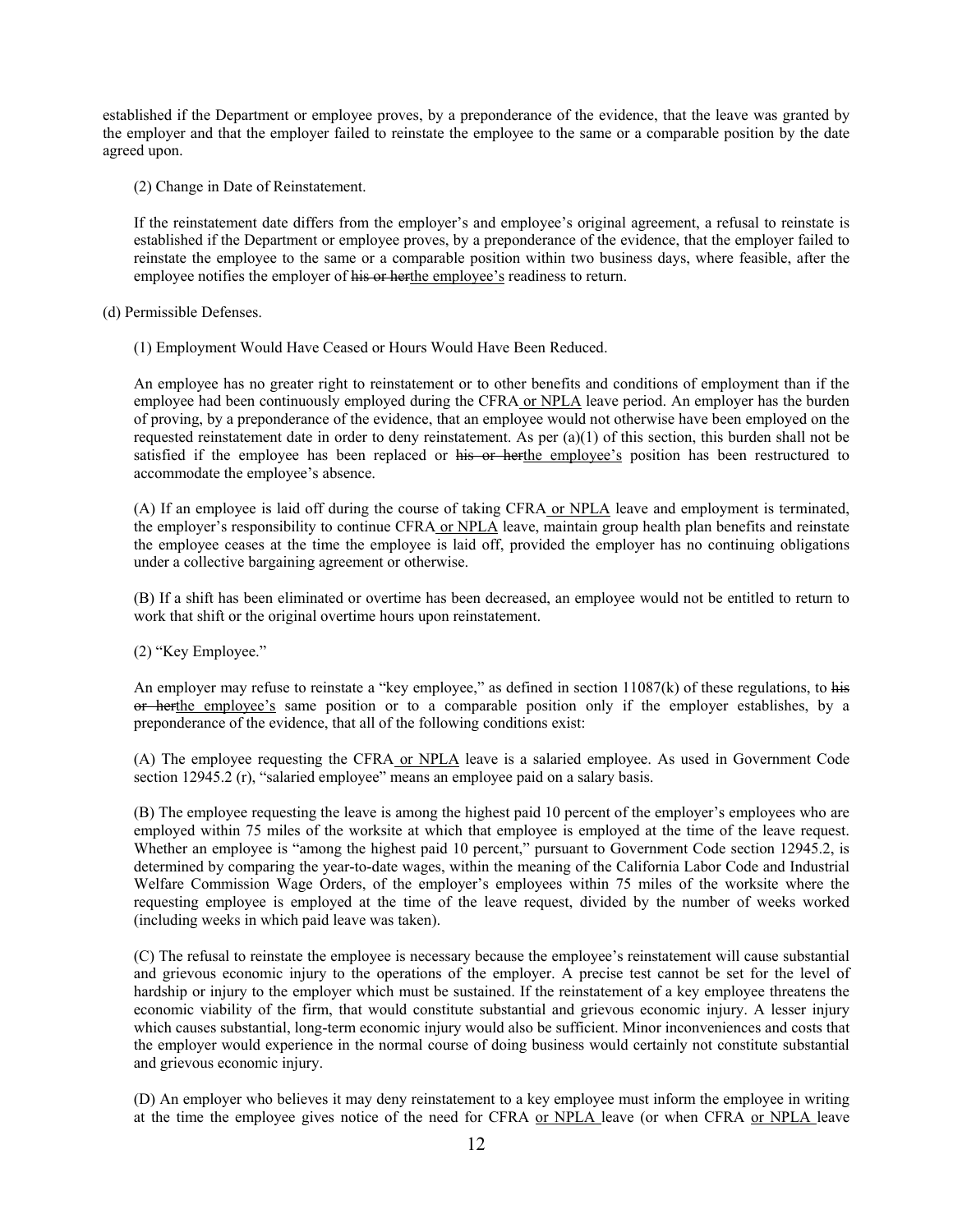commences, if earlier) that the employee he or she-is a key employee. At the same time, the employer must also inform the employee of the potential consequences with respect to reinstatement and maintenance of health benefits if the employer should determine that reinstatement will result in substantial and grievous economic injury to its operations. If the employer cannot give such notice immediately because of the need to determine whether the employee is a key employee, it shall give the notice as soon as practicable after the employee notifies the employer of a need for leave (or the commencement of leave, if earlier). An employer who fails to provide notice in compliance with this provision will lose its right to deny restoration even if substantial and grievous economic injury will result from reinstatement.

(E) As soon as an employer makes a good faith determination, based on the facts available, that substantial and grievous economic injury to its operations will result if it reinstates a key employee who has given notice of the need for CFRA or NPLA leave (or who is on CFRA or NPLA leave), the employer shall notify the employee in writing that it cannot deny CFRA or NPLA leave, but that it intends to deny reinstatement on completion of the leave. An employer should ordinarily be able to give such notice prior to the employee starting leave. The employer must serve the notice either in person or by certified mail. The notice must explain the basis for the employer's finding that substantial and grievous economic injury will result, and, if leave has commenced, must provide the employee a reasonable time in which to return to work, taking into account the circumstances, such as the duration of the leave and the urgency of the need for the employee to return.

(F) If an employee on leave does not return to work in response to the employer's notification of intent to deny reinstatement, the employee continues to be entitled to maintenance of health benefits coverage as provided by section 11092(c) and the employer may not recover its cost of health benefit premiums. A key employee's rights under CFRA or NPLA continue unless and until the employee either gives notice to the employer that he or shethe employee no longer wishes to return to work, or the employer actually denies reinstatement at the conclusion of the leave.

(G) After an employer notifies an employee that substantial and grievous economic injury will result if the employer reinstates the employee, the employee still is entitled to request reinstatement at the end of the leave period even if he or shethe employee did not return to work in response to the employer's notice. The employer must then again determine whether reinstatement will result in substantial and grievous economic injury, based on the facts at that time. If the employer determines that substantial and grievous economic injury will result, the employer shall notify the employee in writing (in person or by certified mail) of the denial of reinstatement.

(3) Fraudulently-obtained CFRA or NPLA Leave.

An employee who fraudulently obtains or uses CFRA or NPLA leave from an employer is not protected by CFRA's or NPLA's job restoration or maintenance of health benefits provisions. An employer has the burden of proving that the employee fraudulently obtained or used CFRA or NPLA leave.

Note: Authority cited: Section 12935(a), Government Code. Reference: Sections 12945.2 and 12945.6, Government Code; Family and Medical Leave Act of 1993, 29 U.S.C. § 2601, 2611, 2612, 2614 et seq.; and 29 C.F.R. § 825.

§ 11090. Computation of Time Periods: Twelve Workweeks; Minimum Duration.

(a) CFRA or NPLA leave does not need to be taken in one continuous period of time. It cannot exceed more than 12 workweeks total for any purpose in a 12-month period.

(b) If the leave is common to both CFRA and FMLA, this 12-month period will run concurrently with the 12-month period under FMLA. An employer may choose any of the methods (the calendar year, any fixed 12-month "leave year," the 12-month period measured forward from the date any employee's first CFRA leave begins, or a "rolling" 12 month period measured backward from the date an employee uses any CFRA leave) allowed in the FMLA regulations that became effective March 8, 2013, 29 C.F.R. Part 825, section 825.200, subdivision (b), for determining the 12 month period in which the 12 weeks of CFRA leave entitlement occurs. The employer must, however, apply the chosen method consistently and uniformly to all employees in California and notify employees requesting CFRA or NPLA leave of its chosen method. If an employer fails to select one of the above methods for measuring the 12-month period, the method that provides the most beneficial outcome for the employee will be used. An employer wishing to change to another method is required to give at least 60 days' notice to all employees, and the transition must take place in such a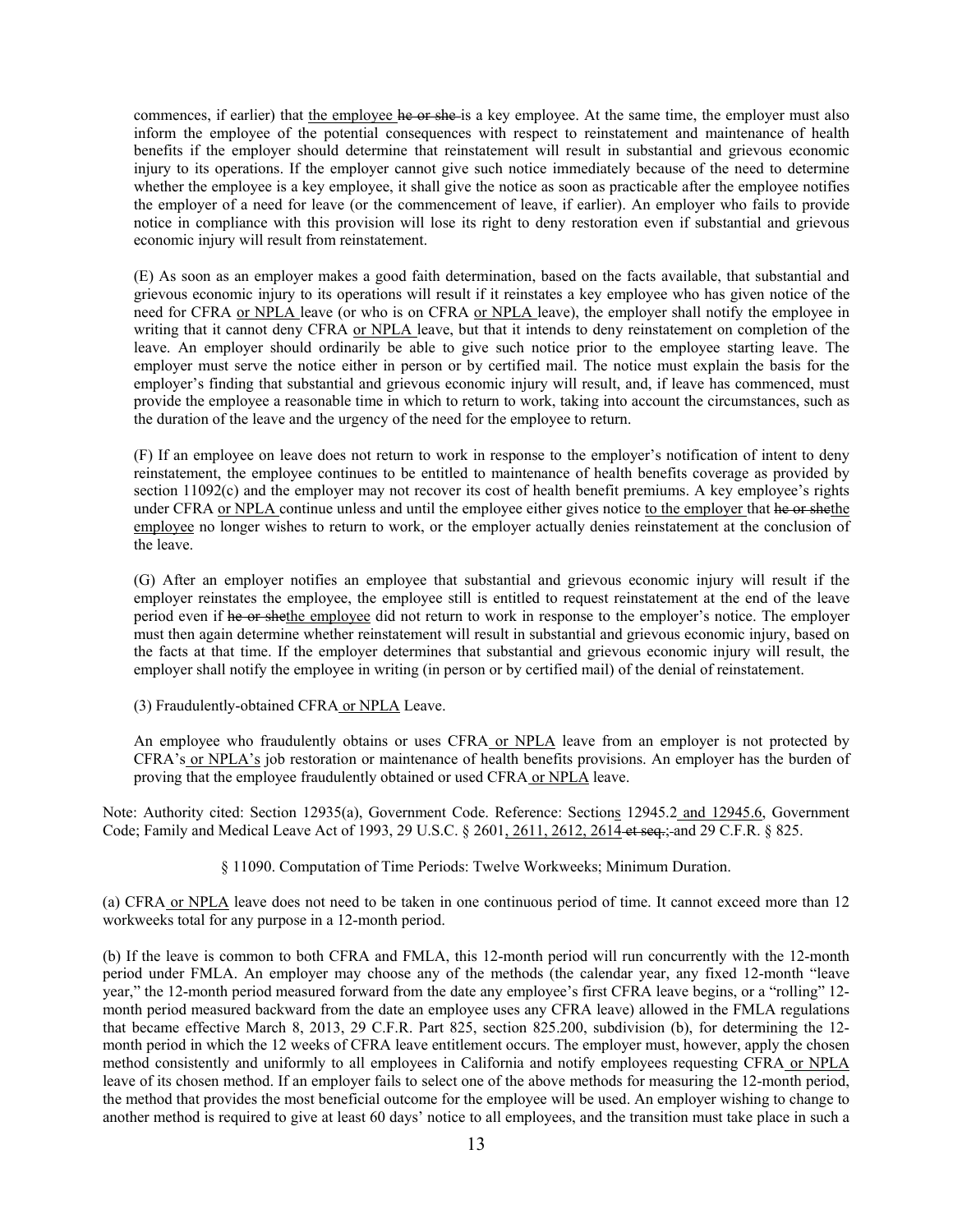way that the employees retain the full benefit of 12 weeks of leave under whichever method affords the greatest benefit to the employee. Under no circumstance may a new method be implemented in order to avoid the Act's leave requirements.

(c) "Twelve workweeks" as that term is defined in section 11087(s), means the equivalent of 12 of the employee's normally scheduled workweeks. For eligible employees who work more or less than five days a week, or who work on alternative work schedules, the number of working days that constitutes 12 workweeks is calculated on a pro rata or proportional basis. If an employee's schedule varies from week to week to such an extent that an employer is unable to determine with any certainty how many hours the employee would otherwise have worked (but for the taking of CFRA or NPLA leave), a weekly average of the hours scheduled over the 12 months prior to the beginning of the leave period (including any hours for which the employee took leave of any type) shall be used for calculating the employee's leave entitlement.

(1) For example, for a full-time employee who works five eight-hour days per week, 12 workweeks means 60 working and/or paid eight-hour days of leave entitlement. For an employee who works half time, 12 workweeks may mean 30 eight-hour days or 60 four-hour days, or 12 workweeks of whatever is the employee's normal halftime work schedule. For an employee who normally works six eight-hour days, 12 workweeks means 72 working and/or paid eight-hour days of leave entitlement.

(2) If an employee takes leave on an intermittent or reduced work schedule, only the amount of leave actually taken may be counted toward the 12 weeks of leave to which the employee is entitled. For example, if an employee needs physical therapy that requires an absence from work of two hours a week, only those two hours may be charged against the employee's CFRA leave entitlement. If an employee needs leave intermittently or on a reduced leave schedule for planned medical treatment, then the employee must make a reasonable effort to schedule the treatment so as not to disrupt unduly the employer's operations.

(3) If a holiday falls within a week taken as CFRA or NPLA leave, the week is nevertheless counted as a week of CFRA or NPLA leave. If, however, the employer's business activity has temporarily ceased for some reason and employees generally are not expected to report for work for one or more weeks, (e.g., a school closing for two weeks for the Christmas/New Year holiday or summer vacation or an employer closing the plant for retooling), the days the employer's activities have ceased do not count against the employee's CFRA or NPLA entitlement. Similarly, if an employee uses CFRA or NPLA leave in increments of less than one week, the fact that a holiday may occur within a week in which an employee partially takes leave does not count against the employee's CFRA or NPLA entitlement unless the employee was otherwise scheduled and expected to work during the holiday.

(4) If an employee normally would be required to work overtime, but is unable to do so because of a CFRAqualifying or NPLA-qualifying reason that limits the employee's ability to work overtime, the hours that the employee would have been required to work may be counted against the employee's CFRA or NPLA entitlement. In such a case, the employee is using intermittent or reduced schedule leave. For example, if an employee normally would be required to work 48 hours in a particular week, but due to a serious health condition the employee works 40 hours that week, the employee would utilize eight hours of CFRA-protected leave out of the 48-hour workweek. Voluntary overtime hours that an employee does not work due to a serious health condition shall not be counted against the employee's CFRA leave entitlement.

(5) If an employer has made a permanent or long-term change in the employee's schedule (for reasons other than CFRA or NPLA, and prior to the employee notice of need for CFRA or NPLA leave), the hours worked under the new schedule are to be used for making this calculation.

(d) Minimum duration for CFRA or NPLA leaves taken intermittently or on a reduced leave schedule for the birth, adoption, or foster care placement of a child: CFRA or NPLA leave taken for reason of the birth, adoption, or foster care placement of a child of the employee does not have to be taken in one continuous period of time. Any leave(s) taken shall be concluded within one year of the birth or placement of the child with the employee in connection with the adoption or foster care of the child by the employee. The basic minimum duration of the leave shall be two weeks. However, an employer shall grant a request for a CFRA or NPLA leave of less than two weeks' duration on any two occasions and may grant requests for additional occasions of leave lasting less than two weeks.

(e) Minimum duration for CFRA leaves taken intermittently or on a reduced leave schedule for the serious health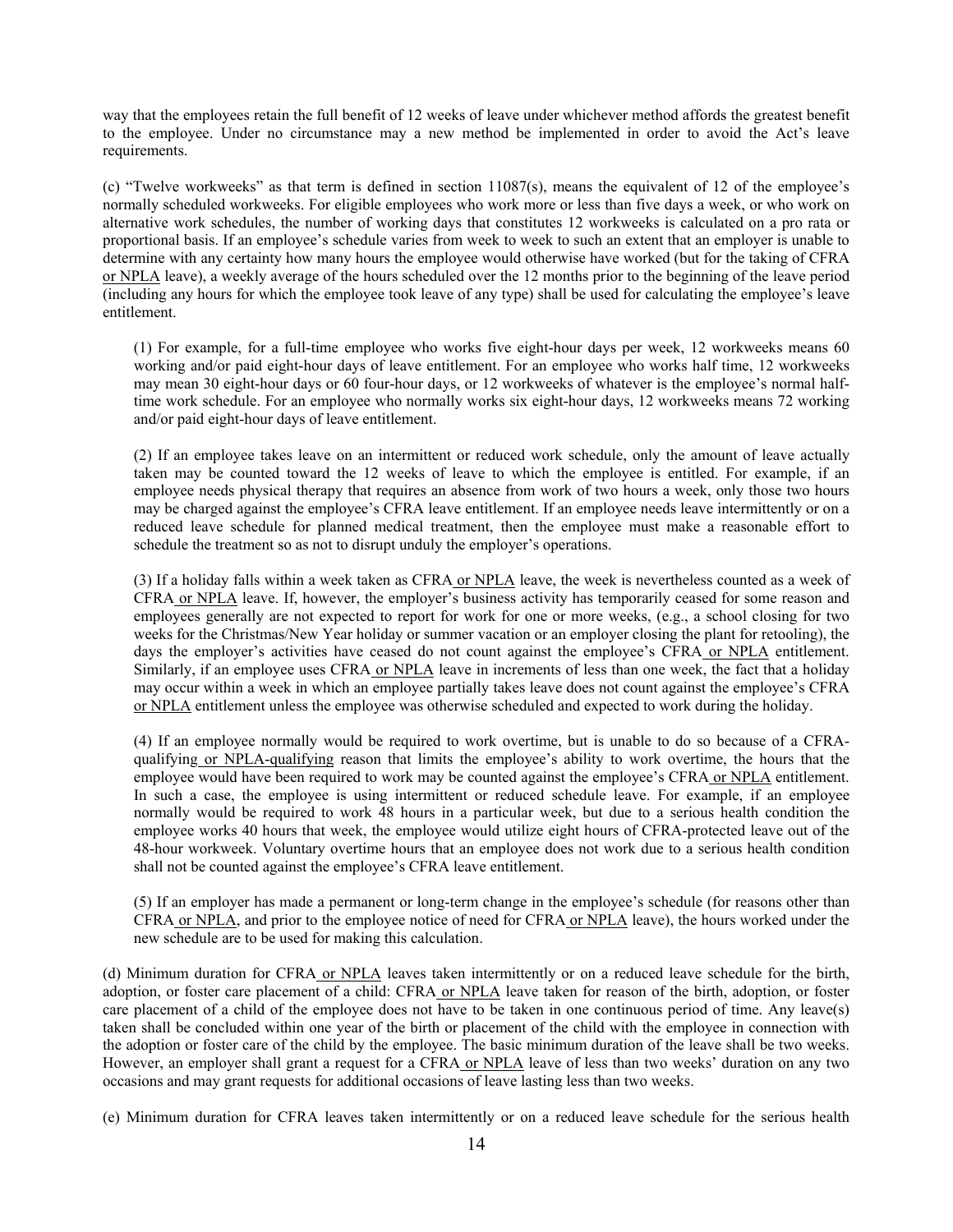condition of a parent, child, or spouse or for the serious health condition of the employee: Where CFRA leave is taken for a serious health condition of the employee's child, parent, or spouse or of the employee, leave may be taken intermittently or on a reduced work schedule when medically necessary, as determined by the health care provider of the person with the serious health condition. However, intermittent or reduced work schedule leave may be taken for absences where the employee or family member is incapacitated or unable to perform the essential functions of the position because of a chronic serious health condition, even if he or shethe employee does not receive treatment by a health care provider. An employer must limit leave increments to the shortest period of time that the employer's payroll system uses to account for absences or use of leave provided it is not greater than one hour.

(1) If an employee needs intermittent leave or leave on a reduced work schedule that is foreseeable based on planned medical treatment for the employee or a family member, or if the employer agrees to permit intermittent or reduced schedule leave for the birth of a child or for placement of a child for adoption or foster care, the employer may require the employee to transfer temporarily to an available alternative position. This alternative position must have the equivalent rate of pay and benefits, the employee must be qualified for the position, and it must better accommodate recurring periods of leave than the employee's regular job. It need not have equivalent duties, although an employer may not transfer the employee to an alternative position to discourage the employee from taking leave or to otherwise work a hardship on the employee. Transfer to an alternative position may include altering an existing job to accommodate better the employee's need for intermittent leave or a reduced work schedule and must comply with any applicable collective bargaining agreement or employer leave policy, the FEHA, and any other applicable state or federal law.

(2) CFRA leave, including intermittent leave and/or reduced work schedules, is available to instructional employees of educational establishments and institutions under the same conditions as apply to all other eligible employees.

(3) Where it is physically impossible for an employee using intermittent leave or working a reduced leave schedule to commence or end work mid-way through a shift, such as where a flight attendant or a railroad conductor is scheduled to work aboard an airplane or train, or a laboratory employee is unable to enter or leave a sealed "clean room" during a certain period of time, the entire period that the employee is forced to be absent is designated as CFRA leave and counts against the employee's CFRA entitlement. However, an employee shall be permitted to return to work if he or shethe employee is able to perform other aspects of the work that are not physically impossible, such as administrative duties, and thereby shorten the time designated as CFRA leave.

(4) Employers may reduce exempt employees' pay for CFRA intermittent leave or a reduced work schedule, provided the reduction is not inconsistent with any applicable collective bargaining agreement or employer leave policy, the FEHA, and any other applicable state or federal law.

Note: Authority cited: Section 12935(a), Government Code. Reference: Sections 12945.2 and 12945.6, Government Code; DLSE Opinion Letter 03.12.2002; DLSE Opinion Letter 04.08.2002; Stats. 1993, ch. 827 (AB 1460), § 2; Family and Medical Leave Act of 1993, 29 U.S.C. § 2601, 2611, 2612 et seq.; and 29 C.F.R. § 825.

§ 11091. Requests for CFRA or NPLA Leave: Advance Notice; Certification; Employer Response.

(a) Advance Notice.

#### (1) Verbal Notice.

Unless an employer waives its employees' notice obligations described herein, an employee shall provide at least verbal notice sufficient to make the employer aware that the employee needs CFRA or NPLA leave, and the anticipated timing and duration of the leave. The employee need not expressly assert rights under CFRA, or FMLA, or NPLA or even mention CFRA, or FMLA, or NPLA to meet the notice requirement; however, the employee must state the reason the leave is needed, such as, for example, the expected birth of a child or for medical treatment. The mere mention of "vacation," other paid time off, or resignation does not render the notice insufficient, provided the underlying reason for the request is CFRA-qualifying or NPLA-qualifying, and the employee communicates that reason to the employer. The employer should inquire further of the employee if necessary to determine whether the employee is requesting CFRA leave or NPLA leave and to obtain necessary information concerning the leave (i.e., commencement date, expected duration, and other permissible information). An employee has an obligation to respond to an employer's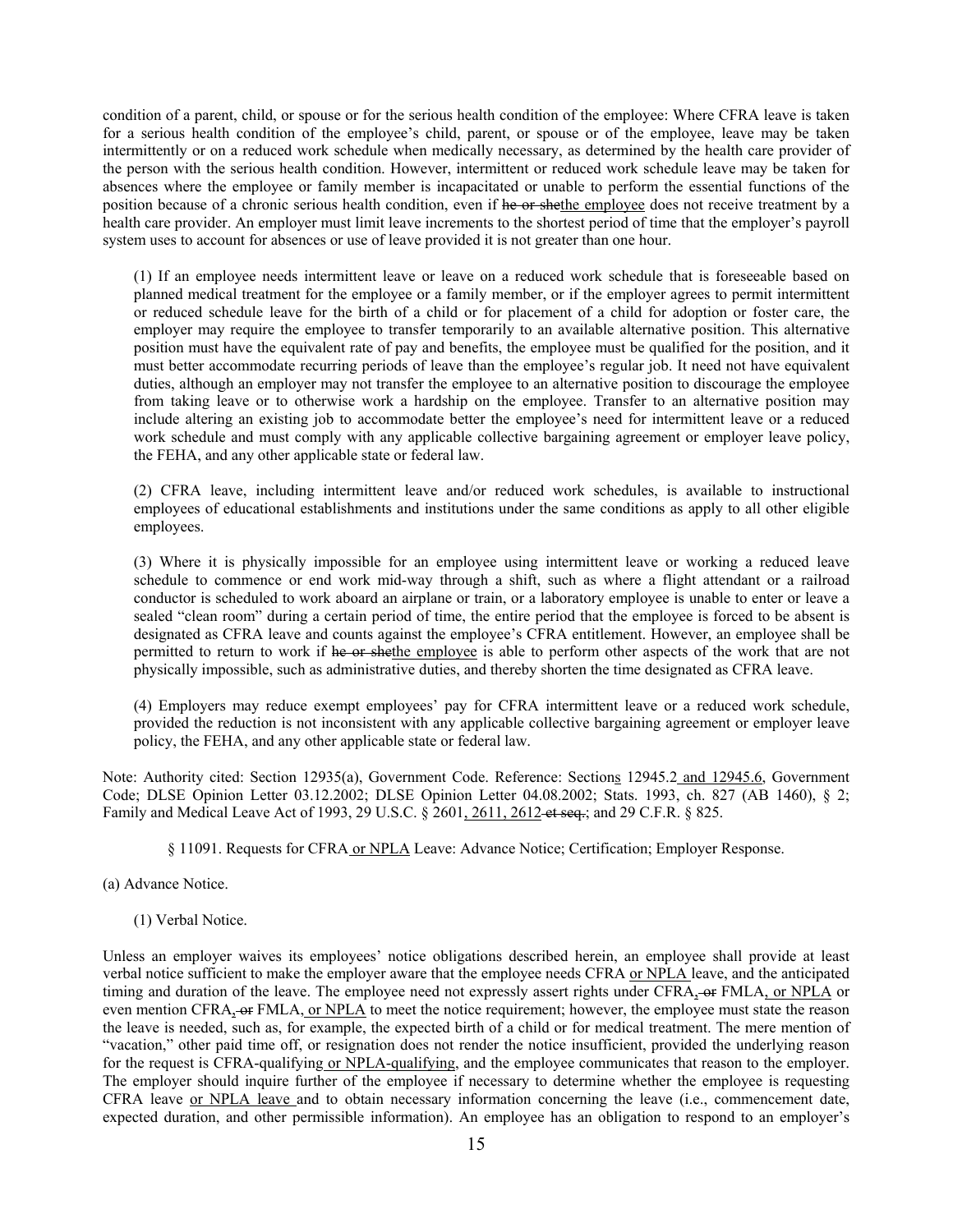questions designed to determine whether an absence is potentially CFRA-qualifying or NPLA-qualifying. Failure to respond to permissible employer inquiries regarding the leave request may result in denial of CFRA or NPLA protection if the employer is unable to determine whether the leave is CFRA-qualifying or NPLA-qualifying.

(A) Under all circumstances, it is the employer's responsibility to designate leave, paid or unpaid, as  $CFRA<sub>s</sub>$ -or CFRA/FMLA, or NPLA qualifying, based on information provided by the employee or the employee's spokesperson, and to give notice of the designation to the employee.

(B) Employers may not retroactively designate leave as CFRA leave or NPLA leave after the employee has returned to work, except with appropriate notice to the employee and where the employer's failure to timely designate does not cause harm or injury to the employee.

(2) 30 Days' Advance Notice.

An employer may require that employees provide at least 30 days' advance notice before CFRA leave or NPLA leave is to begin if the need for the leave is foreseeable based on an expected birth, placement for adoption or foster care, or planned medical treatment for a serious health condition of the employee or a family member. The employee shall consult with the employer and make a reasonable effort to schedule any planned medical treatment or supervision so as to minimize disruption to the operations of the employer. Any such scheduling, however, shall be subject to the approval of the health care provider of the employee or the employee's child, parent or spouse.

(3) When 30 Days Not Practicable.

If 30 days' notice is not practicable, such as because of a lack of knowledge of approximately when leave will be required to begin, a change in circumstances, or a medical emergency, notice must be given as soon as practicable.

(4) Prohibition against Denial of Leave in Emergency or Unforeseeable Circumstances.

An employer shall not deny a CFRA or NPLA leave, the need for which is an emergency or is otherwise unforeseeable, on the basis that the employee did not provide advance notice of the need for the leave, so long as the employee provided notice to the employer as soon as practicable.

(5) Employer Obligation to Inform Employees of Notice Requirement.

An employer shall give its employees reasonable advance notice of any notice requirements that it adopts. The employer may incorporate its notice requirements in the general notice requirements in section 11095 and such incorporation shall constitute reasonable advance notice. Failure of the employer to give or post such notice shall preclude the employer from taking any adverse action against the employee, including denying CFRA leave or NPLA leave, for failing to furnish the employer with advance notice of a need to take CFRA leave or NPLA leave.

(6) Employer Response to Leave Request.

The employer shall respond to the leave request as soon as practicable and in any event no later than five business days after receiving the employee's request. The employer shall attempt to respond to the leave request before the date the leave is due to begin. Once given, approval shall be deemed retroactive to the date of the first day of the leave.

- (b) Medical Certification.
	- (1) Serious Health Condition of Child, Parent, or Spouse.

As a condition of granting a leave for the serious health condition of the employee's child, parent or spouse, the employer may require certification of the serious health condition, as defined in section 11087(a)(1). If the certification satisfies the requirements of section  $11087(a)(1)$ , the employer must accept it as sufficient. Upon expiration of the time period the health care provider originally estimated the employee needed to take care of the employee's child, parent or spouse, the employer may require the employee to obtain recertification, but only if additional leave is requested. The employer may not contact a health care provider for any reason other than to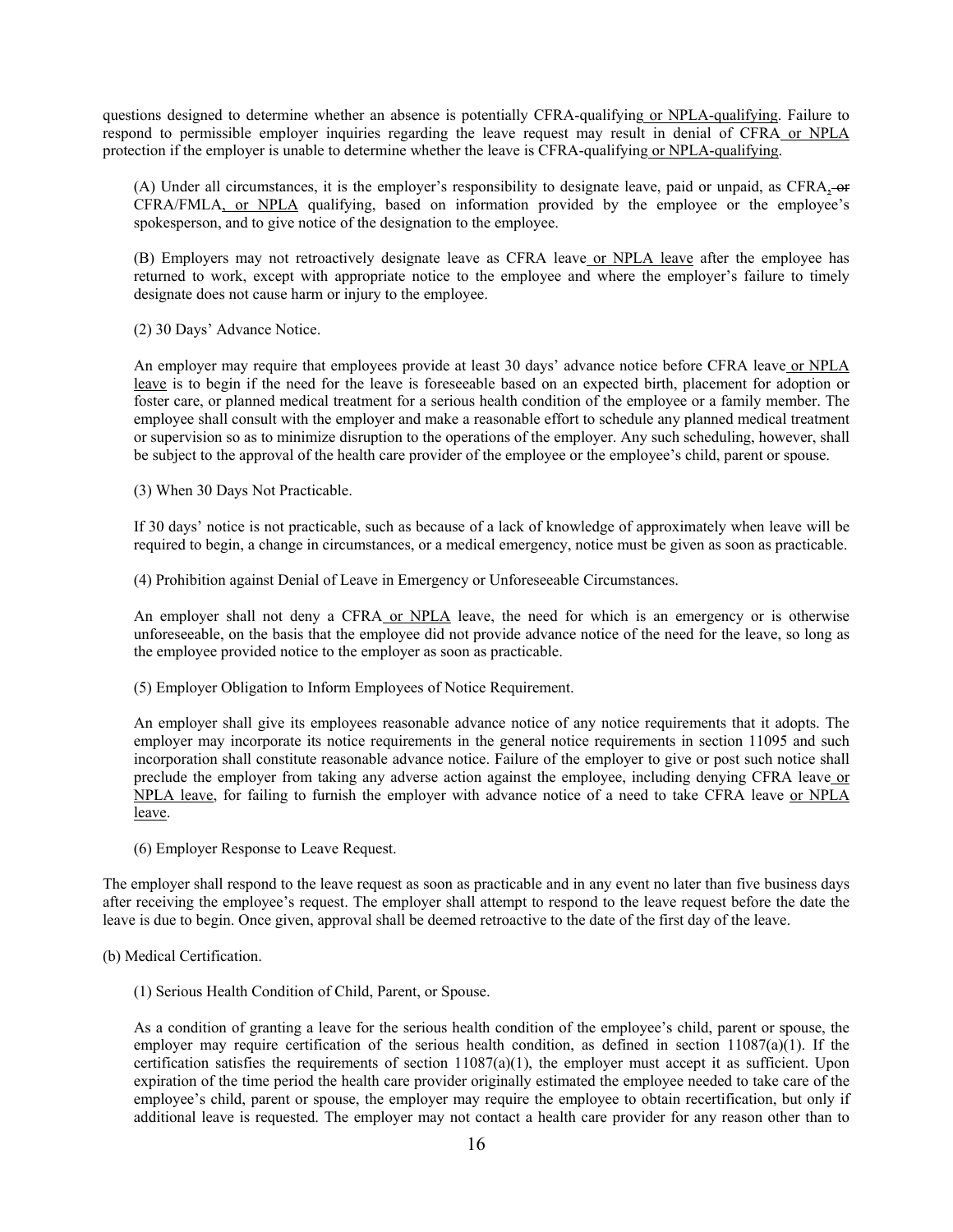authenticate a medical certification.

(2) Serious Health Condition of Employee.

As a condition of granting a leave for the serious health condition of the employee, the employer may require certification of the serious health condition, as defined in section  $11087(a)(2)$ . Upon expiration of the time period the health care provider originally estimated the employee needed for his/herthe employee's own serious health condition, the employer may require the employee to obtain recertification, but only if additional leave is requested. The employer may not contact a health care provider for any reason other than to authenticate a medical certification.

(A) If the employer has a good faith, objective reason to doubt the validity of the certification the employee provides for his/herthe employee's own serious health condition, the employer may require, at the employer's own expense, the employee to obtain the opinion of a second health care provider, designated or approved by the employer, concerning any information in the certification. The health care provider designated or approved by the employer shall not be employed on a regular basis by the employer.

1. The employer may not ask the employee to provide additional information (e.g. symptoms, diagnosis, etc.) in the medical certification beyond that allowed by these regulations.

2. The employer is responsible for complying with all applicable law regarding the confidentiality of any medical information received.

(B) In any case in which the second opinion described in  $(b)(2)(A)$  differs from the opinion in the original certification, the employer may require, at the employer's expense, that the employee obtain the opinion of a third health care provider, designated or approved jointly by both the employer and the employee, concerning any information in the certification.

(C) The opinion of the third health care provider concerning the information in the certification shall be considered to be final and shall be binding on the employer and the employee.

(D) The employer is required to provide the employee with a copy of the second and third medical opinions, where applicable, without cost, upon the request of the employee.

(E) As a condition of an employee's return from medical leave, the employer may require the employee to obtain a release to return-to-work from his/herthe employee's health care provider stating that he/shethe employee is able to resume work, but only if the employer has a uniformly applied practice or policy of requiring such releases from other employees returning to work after illness, injury or disability and there is no collective bargaining agreement forbidding the practice. An employer is not entitled to a release to return-to-work for each absence taken on an intermittent or reduced leave schedule. However, an employer is entitled to a release to return-to-work for such absences up to once every 30 days if reasonable safety concerns exist regarding the employee's ability to perform his or herthe employee's duties.

(F) An employer may not require an employee to undergo a fitness-for-duty examination as a condition of an employee's return. After an employee returns from CFRA leave, any fitness-for-duty examination must be jobrelated and consistent with business necessity, in accordance with section 11071 of these regulations.

(3) Providing Certification.

The employer may require that the employee provide any certification within no less than 15 calendar days of the employer's request for such certification, unless it is not practicable for the employee to do so despite the employee's good faith efforts. This means that, in some cases, the leave may begin before the employer receives the certification. Absent extenuating circumstances (e.g., unavailability of healthcare provider), if the employee fails to timely return the certification, the employer may deny CFRA protections for the leave following the expiration of the 15-day time period until a sufficient certification is provided. The same rules apply to recertification. If the employee never produces the certification or recertification, the leave is not CFRA leave. At the time the employer requests certification, the employer also must advise the employee of the anticipated consequences of his or herthe employee's failure to provide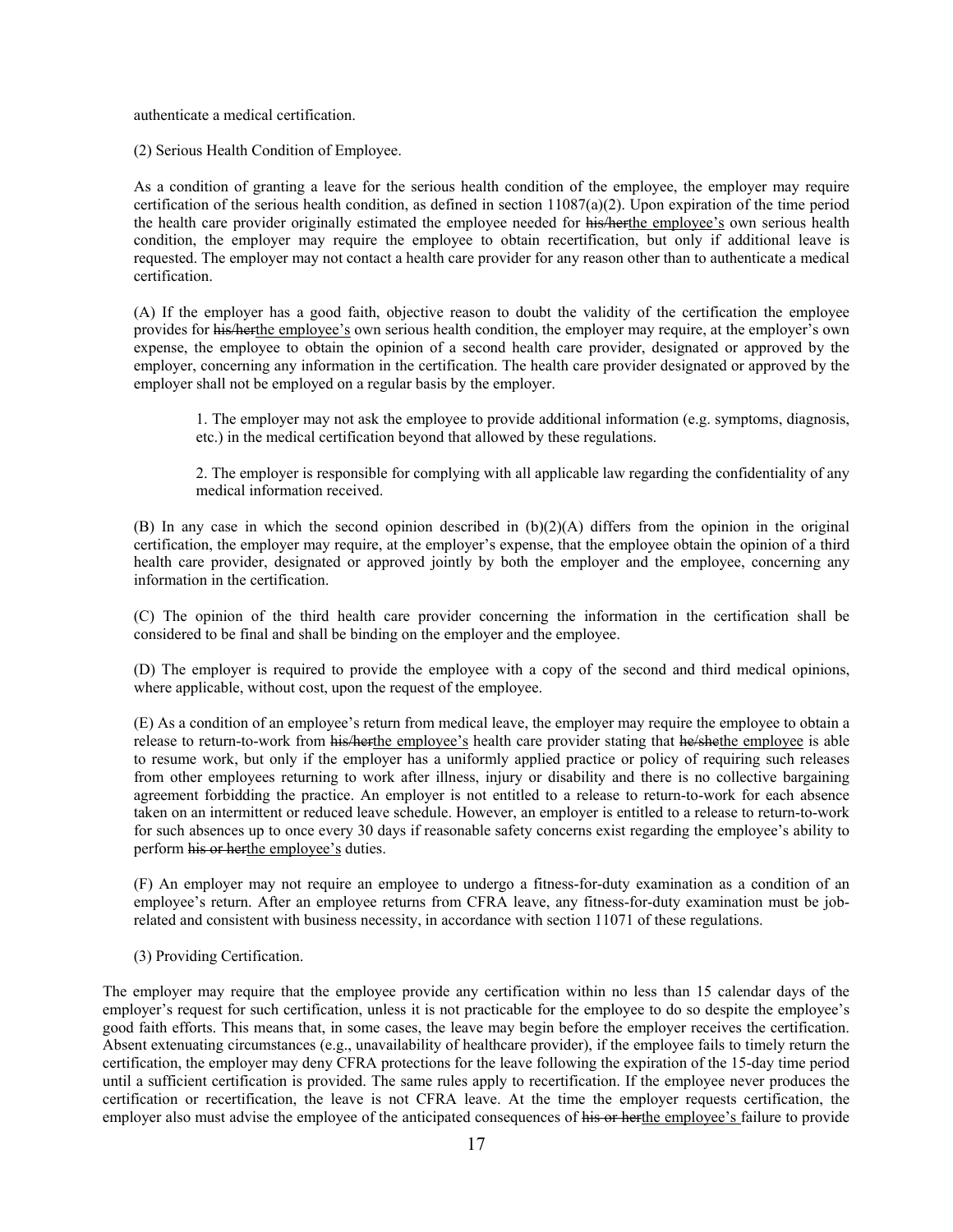adequate certification.

Note: Authority cited: Section 12935, Government Code. Reference: Sections 12945.2 and 12945.6, Government Code; *White v. County of Los Angeles* (2014) 225 Cal.App.4th 690; Family and Medical Leave Act of 1993, 29 U.S.C. § 2601, 2611, 2612, 2614 et seq.; and 29 C.F.R. § 825.

## § 11092. Terms of CFRA Leave or NPLA Leave.

(a) The following rules apply to the permissible terms of a CFRA leave or NPLA leave, to the extent that they are consistent with the requirements of the Employee Retirement Income Security Act (ERISA). Nothing in these regulations infringes on the employer's obligations, if any, under the Consolidated Omnibus Budget Reconciliation Act of 1985 (COBRA) or prohibits an employer from granting CFRA leave or NPLA leave on terms more favorable to the employee than those listed below.

(b) Paid Leave.

An employer is not required to pay an employee during a CFRA leave or NPLA leave except:

(1) An employee may elect to use or an employer may require an employee to use any accrued vacation time or other paid accrued time off (including undifferentiated paid time off (PTO)), that the employee is eligible to take during the otherwise unpaid portion of the CFRA leave or NPLA leave. An employee may also elect to use, or an employer may require an employee to use, any accrued sick leave that the employee is eligible to take during the otherwise unpaid portion of a CFRA leave if the CFRA leave is for the employee's own serious health condition or any other reason if mutually agreed between the employer and the employee. If an employee is receiving a partial wage replacement benefit during the CFRA leave or NPLA leave, the employer and employee may agree to have employer-provided paid leave, such as vacation, paid time off, or sick time supplement the partial wage replacement benefit, unless otherwise prohibited by law.

(2) For leave for an employee's own serious health condition, the employee may also substitute leave taken pursuant to a short- or long-term disability leave plan, as determined by the terms and conditions of the employer's leave policy, during the otherwise unpaid portion of the CFRA leave. This paid disability leave runs concurrently with CFRA leave, and may continue longer than the CFRA leave if permitted by the disability leave plan. An employee receiving any form of disability payments is not on "unpaid leave" and, therefore, an employer may not require the employee to use paid time off, sick leave, or accrued vacation.

(3) An employee receiving Paid Family Leave to care for the serious health condition of a family member or to bond with a new child is not on "unpaid leave," and, therefore, an employer may not require the employee to use paid time off, sick leave, or accrued vacation.

(4) Only if the employee requests leave for what would be a CFRA-qualifying or NPLA-qualifying event may an employer require the employee to use any accrued vacation time or other paid accrued time off (including PTO) that the employee is eligible to take during the otherwise unpaid portion of the CFRA leave or NPLA leave. If an employee uses paid leave under circumstances that do not qualify as CFRA leave or NPLA leave, the leave will not count against the employee's CFRA leave or NPLA leave entitlement.

(A) If an employee requests to utilize accrued vacation time or other paid accrued time off without reference to a CFRA-qualifying or NPLA-qualifying purpose, an employer may not ask whether the employee is taking the time off for a CFRA-qualifying or NPLA-qualifying purpose.

1. If the employer denies the employee's request and the employee then provides information that the requested time off is or may be for a CFRA-qualifying or NPLA-qualifying purpose, the employer may inquire further into the reasons for the absence. If the absence is CFRA-qualifying or NPLA-qualifying, then the applicable rules in section  $11092(b)(1)$  and (2), above, apply.

(5) An employer and employee may negotiate for the employee's use of any additional paid or unpaid time off instead of using CFRA leave or NPLA leave provided by this section.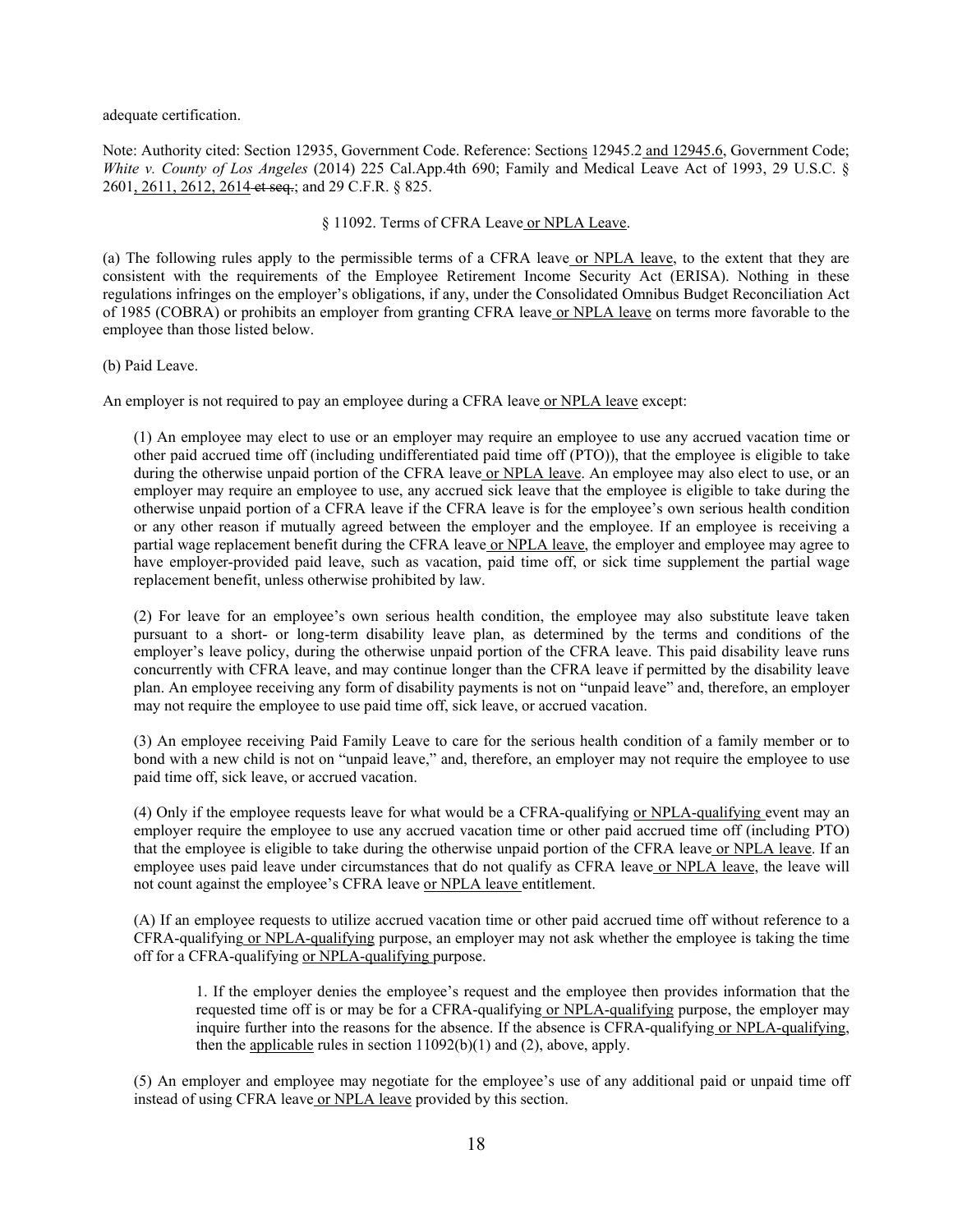(c) Provision of Health Benefits.

If the employer provides health benefits under any group health plan, the employer has an obligation to continue providing such benefits during an employee's CFRA leave, FMLA leave, or bothNPLA leave. The following rules apply:

(1) The employer shall maintain and pay for an employee's health coverage at the same level and under the same conditions as coverage would have been provided if the employee had not taken CFRA leave or NPLA leave.

(2) The employer's obligation commences on the date leave first begins under CFRA or NPLA for the duration of the leave, up to a maximum of 12 workweeks in a 12-month period. As section 11044(c) of the Council's pregnancy disability leave regulations state, "The time that an employer maintains and pays for group health coverage during pregnancy disability leave shall not be used to meet an employer's obligation to pay for 12 weeks of group health coverage during leave taken under CFRA. This shall be true even where an employer designates pregnancy disability leave as family and medical leave under FMLA. The entitlements to employer-paid group health coverage during pregnancy disability leave and during CFRA are two separate and distinct entitlements."

(3) A "group health plan" is as defined in section 5000(b)(1) of the Internal Revenue Code of 1986. If the employer's group health plan includes dental care, eye care, mental health counseling, or other types of coverage, or if it includes coverage for an employee's dependents as well as for the employee, the employer shall also continue this coverage.

(4) Although the employer's obligation to continue group health benefits under either FMLA and CFRA, or bothNPLA, does not exceed 12 workweeks in a 12-month period, nothing shall preclude the employer from maintaining and paying for health care coverage for longer than 12 workweeks.

(5) An employer may recover the premium that the employer paid for maintaining group health care coverage during any unpaid part of the CFRA leave or NPLA leave if both of the following conditions occur:

(A) The employee fails to return from leave after the period of leave to which the employee is entitled has expired. An employee is deemed to have failed to return from leave if he/shethe employee works less than 30 days after returning from CFRA leave or NPLA leave. An employee who retires during CFRA leave or NPLA leave or during the first 30 days after returning is deemed to have returned from leave.

(B) The employee's failure to return from leave is for a reason other than the continuation, recurrence, or onset of a serious health condition that entitles the employee to CFRA leave, or other circumstances beyond the control of the employee.

(6) Group health plan coverage must be maintained for an employee on CFRA leave or NPLA leave until:

(A) The employee's CFRA leave or NPLA leave entitlement is exhausted;

(B) The employer can show that the employee would have been laid off and the employment relationship terminated for lawful reasons during the period of the CFRA leave or NPLA leave; or

(C) The employee provides unequivocal notice of intent not to return to work.

(d) Employee Payment of Group Health Benefit Premiums.

If employees are required to pay premiums for any part of their group health coverage, the employer must provide the employee with advance written notice of the terms and conditions under which premium payments must be made.

(1) If CFRA leave or NPLA leave is paid, the employee's share of premiums must be paid by the method normally used during any paid leave, typically as a payroll deduction, unless a voluntary agreement between the employer and the employee dictates otherwise.

(2) If CFRA leave or NPLA leave is unpaid, the employer may require that payment be made to the employer or to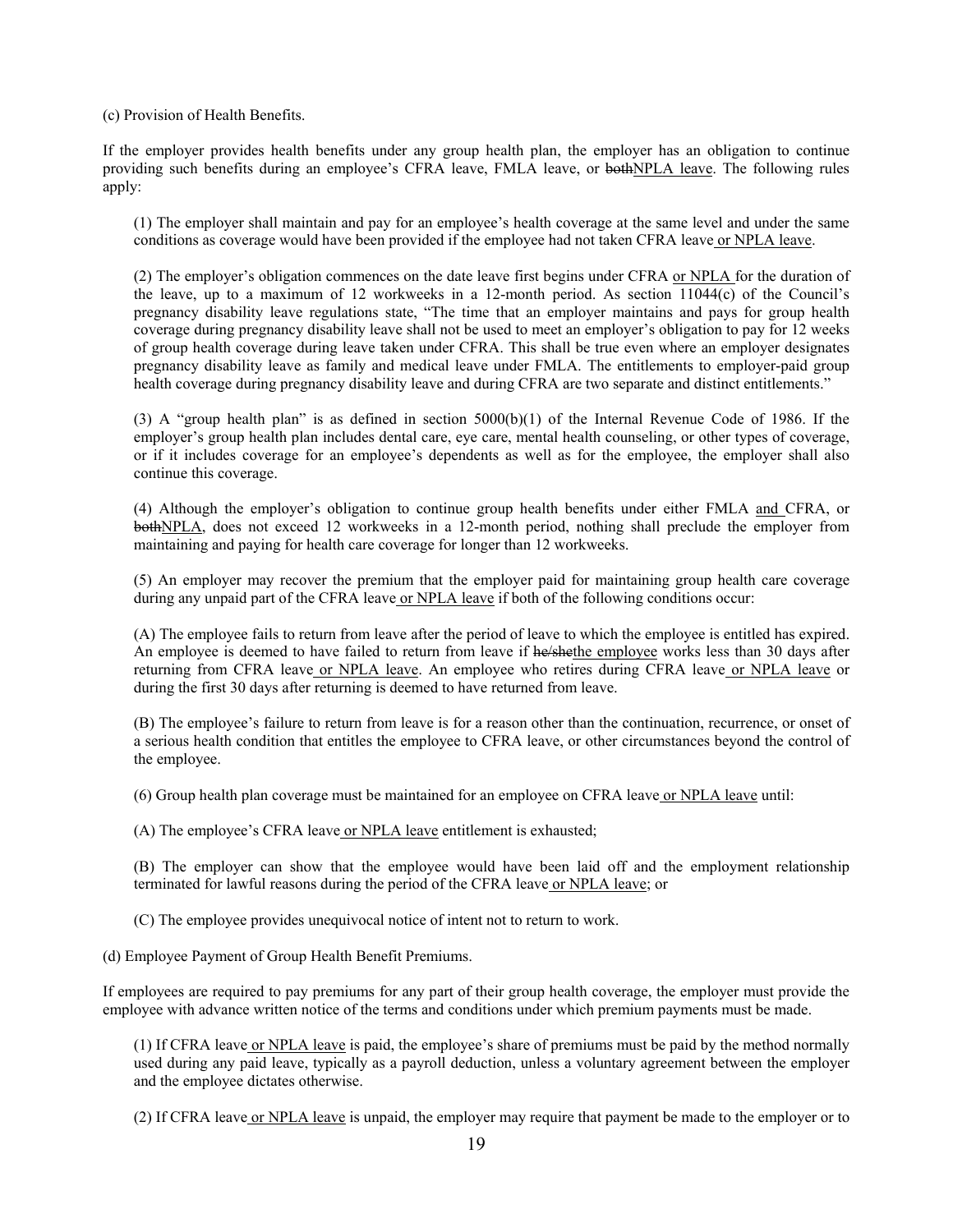the insurance carrier, but no additional charge may be added to the employee's premium payment for administrative expenses. The employer may require employees to pay their share of premium payments in any of the following ways:

(A) Payment due at the same time as if made by payroll deduction;

(B) Payment due on the same schedule as payments are made under COBRA;

(C) Payment prepaid pursuant to a cafeteria plan at the employee's option;

(D) The employer's existing rules for payment by employees on leave without pay would apply, provided that such rules do not require prepayment (i.e., prior to the commencement of the leave) of the premiums that will become due during a period of unpaid CFRA leave or NPLA leave or payment of higher premiums than if the employee had continued to work instead of taking leave; or

(E) Another system voluntarily agreed to between the employer and the employee, which may include prepayment of premiums (e.g., through increased payroll deductions when the need for the CFRA leave or NPLA leave is foreseeable).

(3) Unless an employer policy provides a longer grace period, an employer's obligation to maintain health benefits coverage ceases under CFRA or NPLA if an employee's premium payment is more than 30 days late. In order to drop coverage, an employer must provide written notice at least 15 days before coverage is to cease, advising that coverage will be dropped on a specified date at least 15 days after the date of the written notice unless payment has been received by that date.

(A) The employer may recover the employee's share of any premium payments missed by the employee for any CFRA leave or NPLA leave period during which the employer maintains health coverage by paying the employee's share.

(B) Regardless of whether an employee pays premiums while on CFRA leave or NPLA leave, all other obligations of an employer under CFRA or NPLA would continue, such as reinstatement upon return and complete restoration of coverage/benefits equivalent to those that the employee would have had if leave had not been taken, including family or dependent coverage.

(C) If an employer terminates an employee's health benefits coverage in accordance with this section because of the employee's non-payment of premiums and fails to restore the employee's health insurance as required by this section upon the employee's return, the employer may be liable for benefits lost by reason of the violation, for other actual monetary losses sustained as a direct result of the violation, and for appropriate equitable relief tailored to the harm suffered.

(e) Other Benefits and Seniority.

During the period of CFRA leave or NPLA leave, the employee is entitled to accrual of seniority and to participate in health plans for any additional period of leave not covered by (c) above; in any employee benefit plans, including life, short-term or long-term disability or accident insurance; pension and retirement plans; and supplemental unemployment benefit plans to the same extent and under the same conditions as would apply to any other leave granted by the employer for any reason other than CFRA leave or NPLA leave.

(1) Unpaid CFRA leave for the serious health condition of the employee shall be compared to other unpaid disability leaves whereas unpaid CFRA leaves for all other purposes and unpaid NPLA leave shall be compared to other unpaid personal leaves offered by the employer. CFRA leave or NPLA leave shall not constitute a break in service or cause the employee to lose seniority, even if other paid or unpaid leave constitutes a break in service for purposes of establishing longevity or seniority, or for layoff, recall, promotion, job assignment, or seniority-related benefits.

(2) If an employer provides a new health plan or benefits or changes health benefits or plans while an employee is on CFRA leave or NPLA leave, the employer must give written notice to the employee that he or shethe employee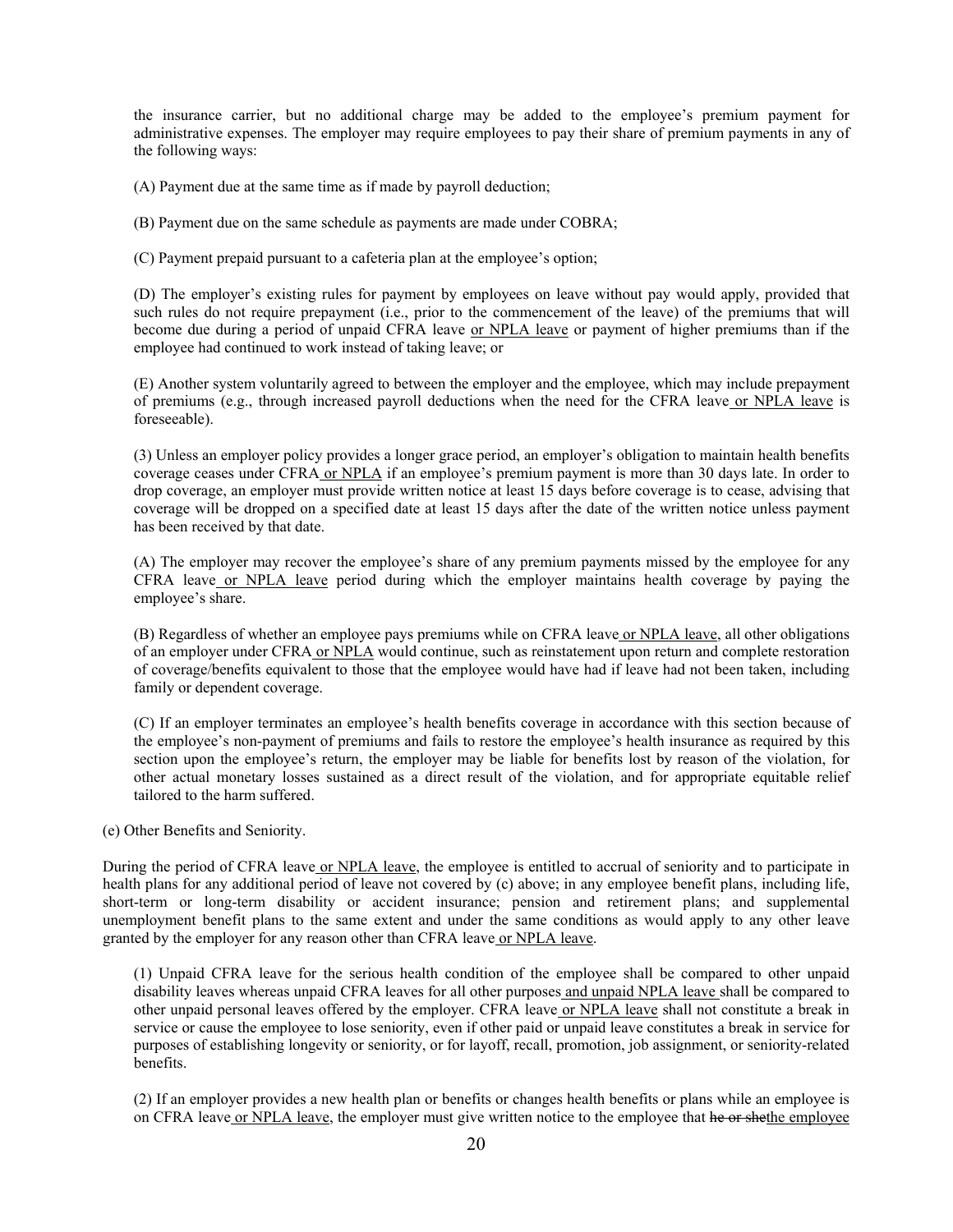is subject to the new or changed plan/benefits to the same extent as if the employee were not on leave.

(f) Continuation of Other Benefits.

If the employer has no policy, practice or collective bargaining agreement that requires or authorizes any other type of unpaid personal or disability leave or if the employer's other unpaid personal or disability leaves do not allow for the continuation of benefits during these leaves, an employee taking a CFRA leave or NPLA leave shall be entitled to continue to participate in the employer's health plans, pension and retirement plans, supplemental unemployment benefit plans or any other health and welfare employee benefit plan, in accordance with the terms of those plans, during the period of the CFRA leave or NPLA leave.

(1) As a condition of continued coverage of group medical benefits (beyond the employer's obligation during the 12-week period described above in (c)), life insurance, short- or long-term disability plans or insurance, accident insurance, or other similar health and welfare employee benefit plans during any unpaid portion of the leave, the employer may require the employee to pay premiums at the group rate.

(A) If the employee elects not to pay premiums to continue these benefits, this nonpayment of premiums shall not constitute a break in service for purposes of longevity, seniority under any collective bargaining agreement or any employee benefit plan requiring the payment of premiums.

(2) An employer is not required to make plan payments to any pension and/or retirement plan or to count the leave period for purposes of time accrued under any such plan during any unpaid portion of the CFRA leave or NPLA leave. The employer shall allow an employee covered by a pension and/or retirement plan to continue to make contributions, in accordance with the terms of these plans, during the unpaid portion of the leave period.

(g) Employee Status.

The employee shall retain employee status during the period of the CFRA leave or NPLA leave. The leave shall not constitute a break in service for purposes of longevity and/or seniority under any collective bargaining agreement or under any employee benefit plan. Benefits must be resumed upon the employee's reinstatement in the same manner and at the same levels as provided when the leave began, without any new qualification period, physical exam, et cetera.

Note: Authority cited: Section 12935(a), Government Code. Reference: Sections 12945.2 and 12945.6, Government Code; Family and Medical Leave Act of 1993, 29 U.S.C. § 2601, 2611, 2612, 2614 et seq.; ERISA, 29 U.S.C. § 1001 et seq.; and COBRA, 29 U.S.C. § 1161 et seq.

- § 11093. Relationship between CFRA Leave and Pregnancy Disability Leave; Relationship between CFRA Leave and Non-Pregnancy Related Disability Leave; Relationship between CFRA Leave and NPLA Leave.
- (a) Separate and Distinct Entitlements.

The right to take a CFRA leave under Government Code section 12945.2 and the right to take NPLA leave under Government Code section 12945.6 areis separate and distinct from the right to take a pregnancy disability leave under Government Code section 12945 and section 11035 et seq. of the regulations.

(b) Serious Health Condition - Pregnancy.

An employee's own disability due to pregnancy, childbirth or a related medical condition is not included as a serious health condition under CFRA. Any period of incapacity or treatment due to pregnancy, including prenatal care, is included as a serious health condition under FMLA.

(c) CFRA Leave after Pregnancy Disability Leave.

At the end of the employee's period(s) of pregnancy disability, or at the end of four months of pregnancy disability leave, whichever occurs first, a CFRA-eligible or NPLA-eligible employee may request to take CFRA leave or NPLA leave of up to 12 workweeks for reason of the birth of her the employee's child, if the child has been born by this date. There is no requirement that either the employee or child have a serious health condition in order for the employee to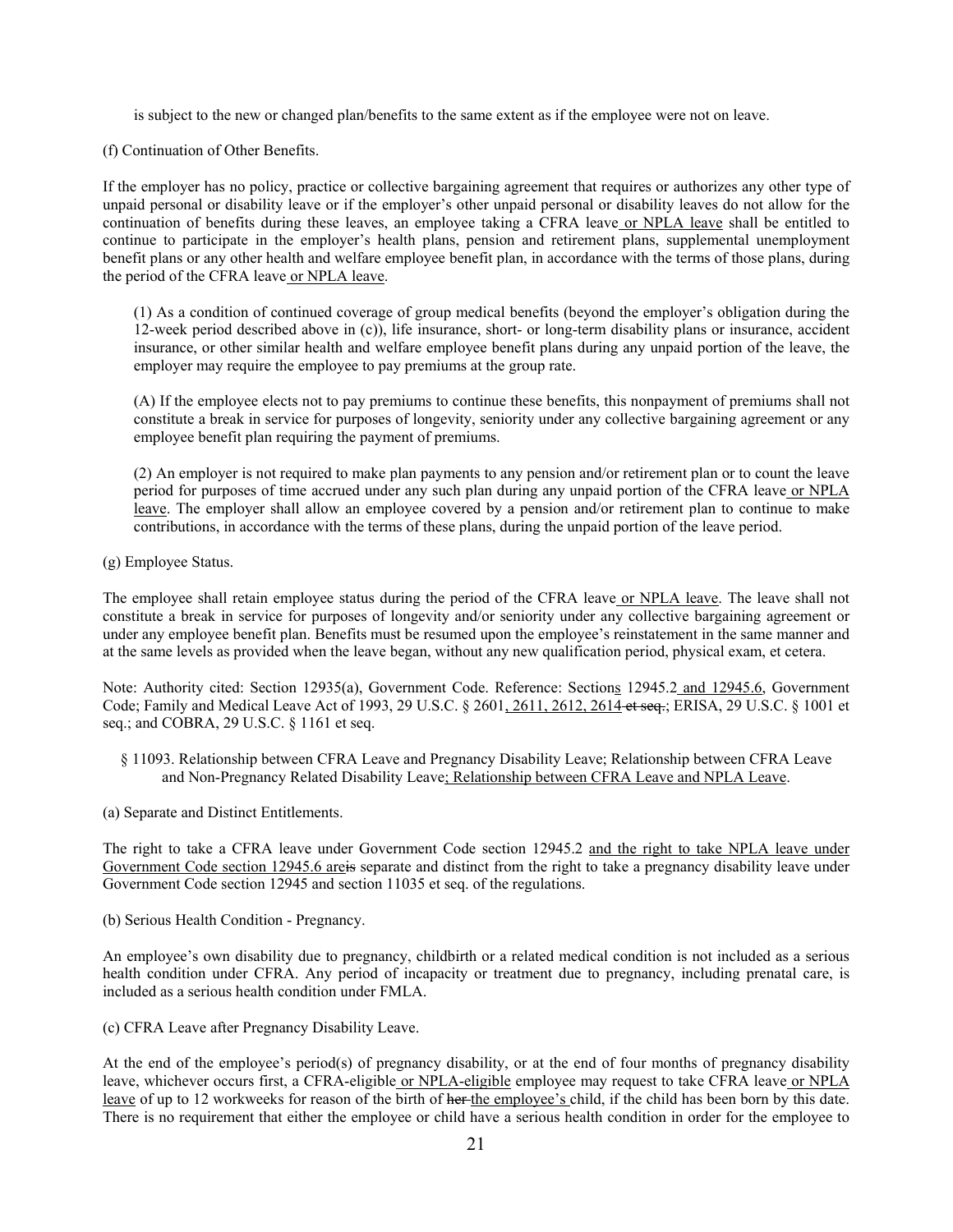take CFRA leave or NPLA leave. There is also no requirement that the employee no longer be disabled by her-the employee's pregnancy, childbirth or a related medical condition before taking CFRA leave or NPLA leave for reason of the birth of her the employee's child.

(1) Where an employee has utilized four months of pregnancy disability leave prior to the birth of her-the employee's child, and her the employee's health care provider determines that a continuation of the leave is medically necessary, an employer may, but is not required to, allow an eligible employee to utilize CFRA leave prior to the birth of her the employee's child. No employer shall, however, be required to provide more CFRA leave than the amount to which the employee is otherwise entitled, but this does not excuse the employer's other obligations under the FEHA, such as the obligation to provide reasonable accommodation under the disability provisions, where applicable.

(d) Maximum Entitlement.

The maximum possible combined leave entitlement for both pregnancy disability leave (under FMLA and Government Code section 12945) and CFRA leave or NPLA leave for reason of the birth of the child (under this article) is four months and 12 workweeks. This assumes that the employee is disabled by pregnancy, childbirth or a related medical condition for four months and then requests, and is eligible for, a 12-week CFRA leave or NPLA leave for reason of the birth of her the employee's child. This maximum entitlement does not include leave provided as a reasonable accommodation for a physical or mental disability under the FEHA.

(e) Disability Leave.

The right to take a CFRA leave under Government Code section 12945.2 is separate and distinct from the right to take a disability leave under Government Code section 12945 and section 11064 et seq. of the regulations. If an employee has a serious health condition that also constitutes a disability as defined by Government Code section 12926 and cannot return to work at the conclusion of her the employee's CFRA leave, the employer has an obligation to engage that employee in an interactive process to determine whether an extension of that leave would constitute a reasonable accommodation under the FEHA.

Note: Authority cited: Section 12935(a), Government Code. Reference: Sections 12945, and 12945.2, and 12945.6, Government Code; Family and Medical Leave Act of 1993, 29 U.S.C. § 2601, 2651 et seq.; and 29 C.F.R. § 825.

§ 11094. Retaliation and Protection from Interference with CFRA and NPLA Rights.

(a) Any violation of CFRA, NPLA or itsthese implementing regulations constitutes interfering with, restraining, or denying the exercise of rights provided by CFRA or NPLA. "Interfering with" the exercise of an employee's rights includes, for example, refusing to authorize CFRA leave or NPLA leave and discouraging an employee from using such leave. It would also include an action by a covered employer to avoid responsibilities under CFRA or NPLA, for example:

(1) Transferring employees from one worksite to another for the purpose of reducing worksites, or to keep worksites below the 20-employee or 50-employee threshold for employee eligibility under NPLA or CFRA;

- (2) Changing the essential functions of the job in order to preclude the taking of leave;
- (3) Reducing an employee's hours available to work in order to avoid employee eligibility; and

(4) Terminating an employee when it anticipates an otherwise eligible employee will be asking for a CFRAqualifying or NPLA-qualifying leave in the future.

(b) CFRA's and NPLA's prohibition against "interference" prohibits an employer from discriminating or retaliating against an employee or prospective employee for having exercised or attempted to exercise CFRA or NPLA rights or giving information or testimony regarding his or herthe employee's CFRA or NPLA leave, or another person's CFRA or NPLA leave, in any inquiry or proceeding related to any right guaranteed under this article. For example, if an employee on leave without pay would otherwise be entitled to full benefits (other than health benefits), the same benefits would be required to be provided to an employee on unpaid CFRA or NPLA leave. By the same token,